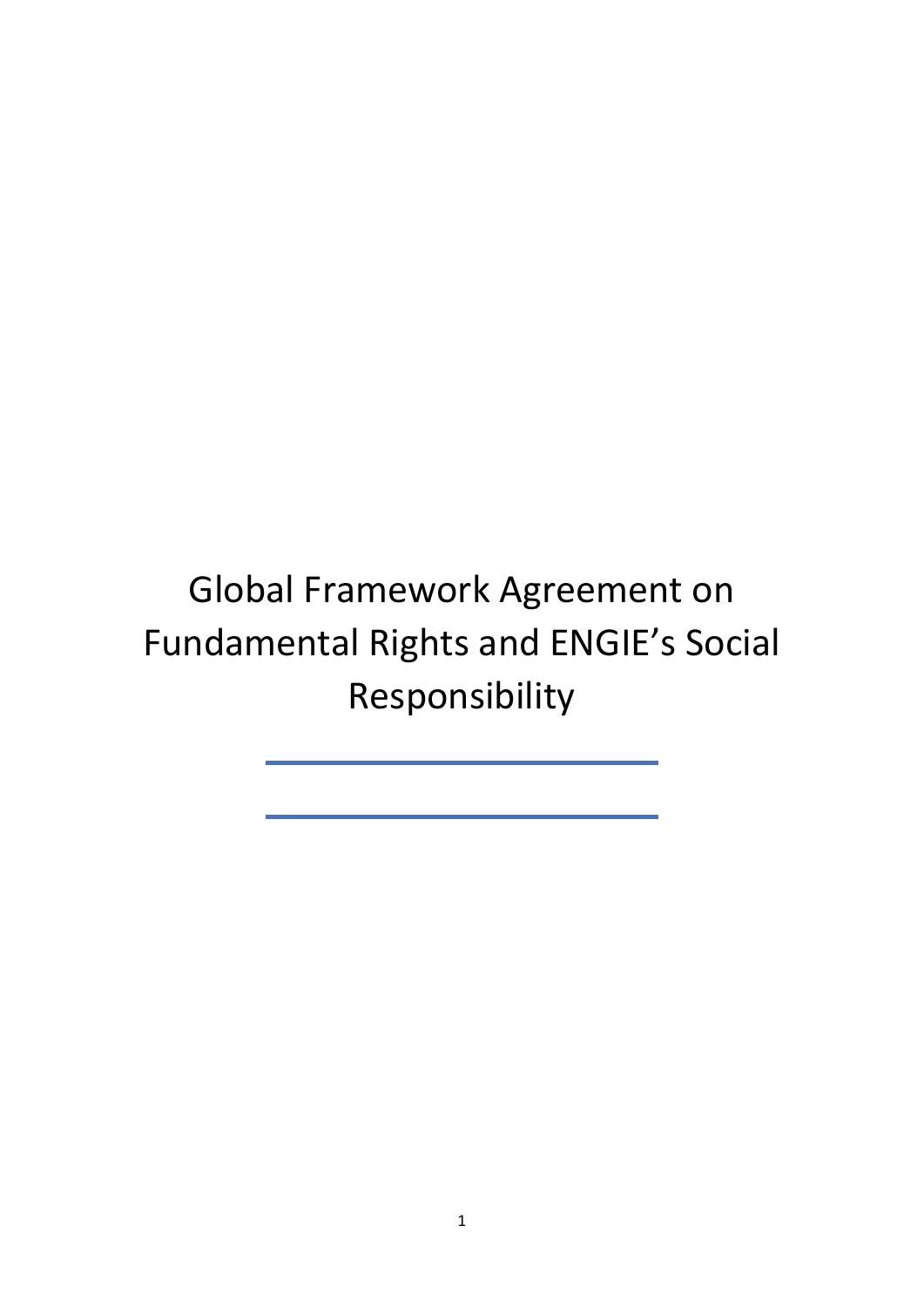| CHAPTER 2- COMMITMENTS RELATED TO HEALTH, SAFETY AND QUALITY OF LIFE AT WORK  11        |  |
|-----------------------------------------------------------------------------------------|--|
|                                                                                         |  |
| CHAPTER 3- SOCIAL PROTECTION AND A COMMITMENT TO INCLUSION AT THE HEART OF THE EMPLOYEE |  |
| 10-2 Pay equality between women and men with equivalent skills and positions 14         |  |
|                                                                                         |  |
|                                                                                         |  |
|                                                                                         |  |
|                                                                                         |  |
|                                                                                         |  |
|                                                                                         |  |
|                                                                                         |  |
|                                                                                         |  |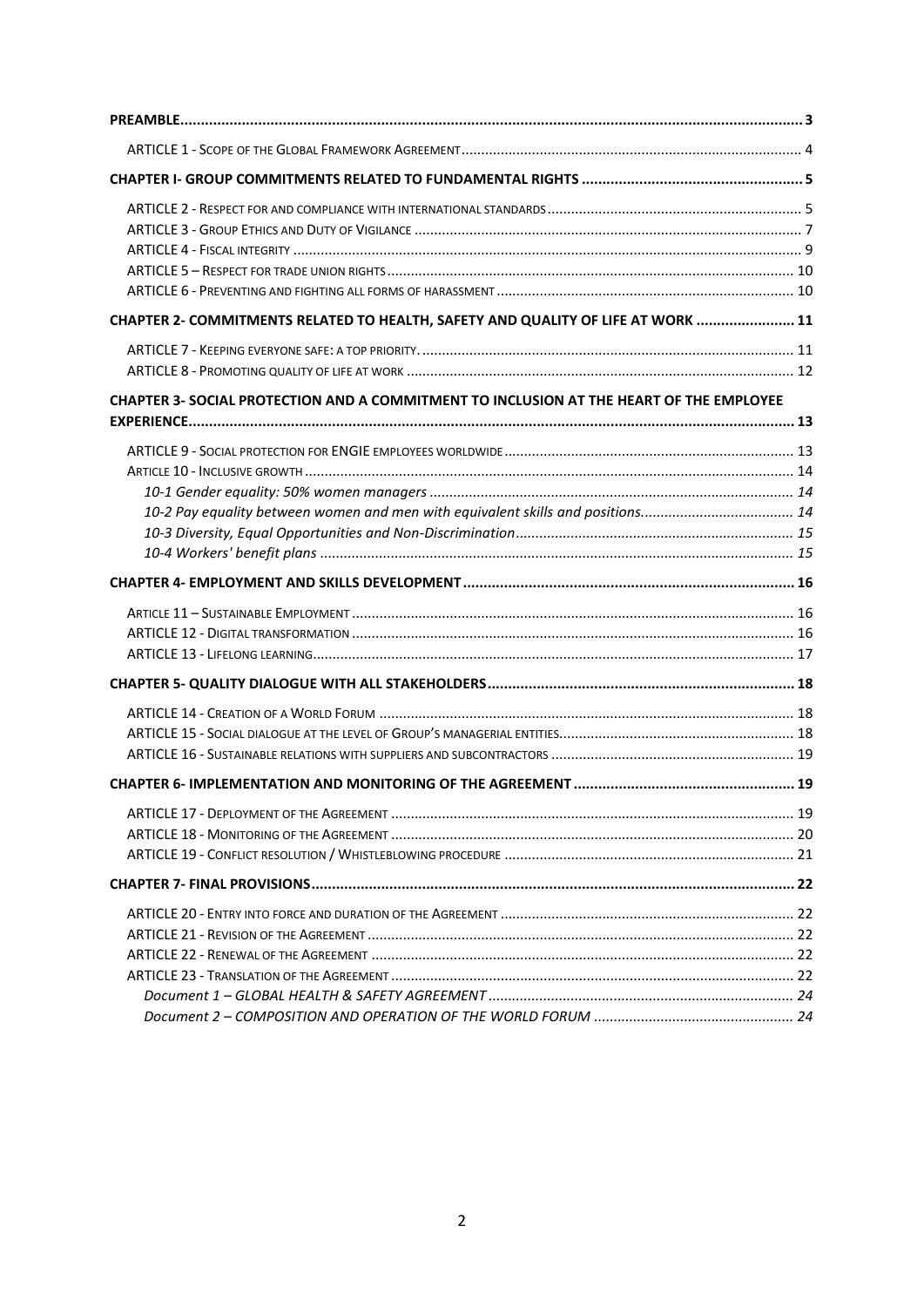### PREAMBLE

ENGIE is a leading global group in the field of low-carbon energy, with a strategy focused on three areas of growth:

- Renewable energies
- Energy infrastructure
- Services (Customer Solutions) based on decentralised infrastructure.

In response to the climate emergency, ENGIE's statutes now include a "Purpose", worded as follows: *To take action to accelerate the transition to a carbon neutral economy, through more energy-efficient and more environmentally friendly solutions.* 

This neutral carbon transition must be accompanied by a more sustainable and more inclusive method of social development in terms of social protection, diversity and skills development. ENGIE actively supports the principles of a "Just Transition" in accordance with the guiding principles of the ILO, for a just transition to ecologically sustainable economies and societies for all.

To achieve its goal of carbon neutrality, ENGIE commits to the use of clean and green technologies for itself, its subsidiaries and promotes the use of these technologies for its subcontractors.

This strategy includes the development of a comprehensive Just Transition policy for ENGIE employees worldwide. To achieve these objectives, ENGIE commits investments in research and development.

The signatories of this Agreement support the transition towards a carbon-free economy and will cooperate to ensure that a Just Transition, redeployment and adequate training take place, while ensuring the protection of workers' rights and interests and making sure that the impact of these changes is planned and implemented in an agreed and fair manner.

ENGIE has social responsibilities as well as responsibilities towards its employees and shareholders. To this end, the Group has made various environmental and social commitments that contribute to achieving its strategy. In particular, through its activities, ENGIE actively contributes to ensuring universal access to clean energy, as well as developing renewable energies and improving energy efficiency. ENGIE maintains a close relationship with its regions and contributes to their social and economic development.

This agreement is completely in line with ENGIE's social and environmental responsibilities and fully contributes to dialogue with all stakeholders.

ENGIE upholds and promotes the guiding principles defined in this area by the International Labour Organisation, in particular the principle that  $1$ :

*Sustainable development is only possible with the active engagement of the world of work. The actors in the world of work – governments, workers and employers – can be agents of change, able to develop new ways of working that safeguard the environment for present and future generations, eradicate* 

<sup>&</sup>lt;sup>1</sup> https://www.ilo.org/global/topics/dw4sd/themes/green-jobs/lang--en/index.htm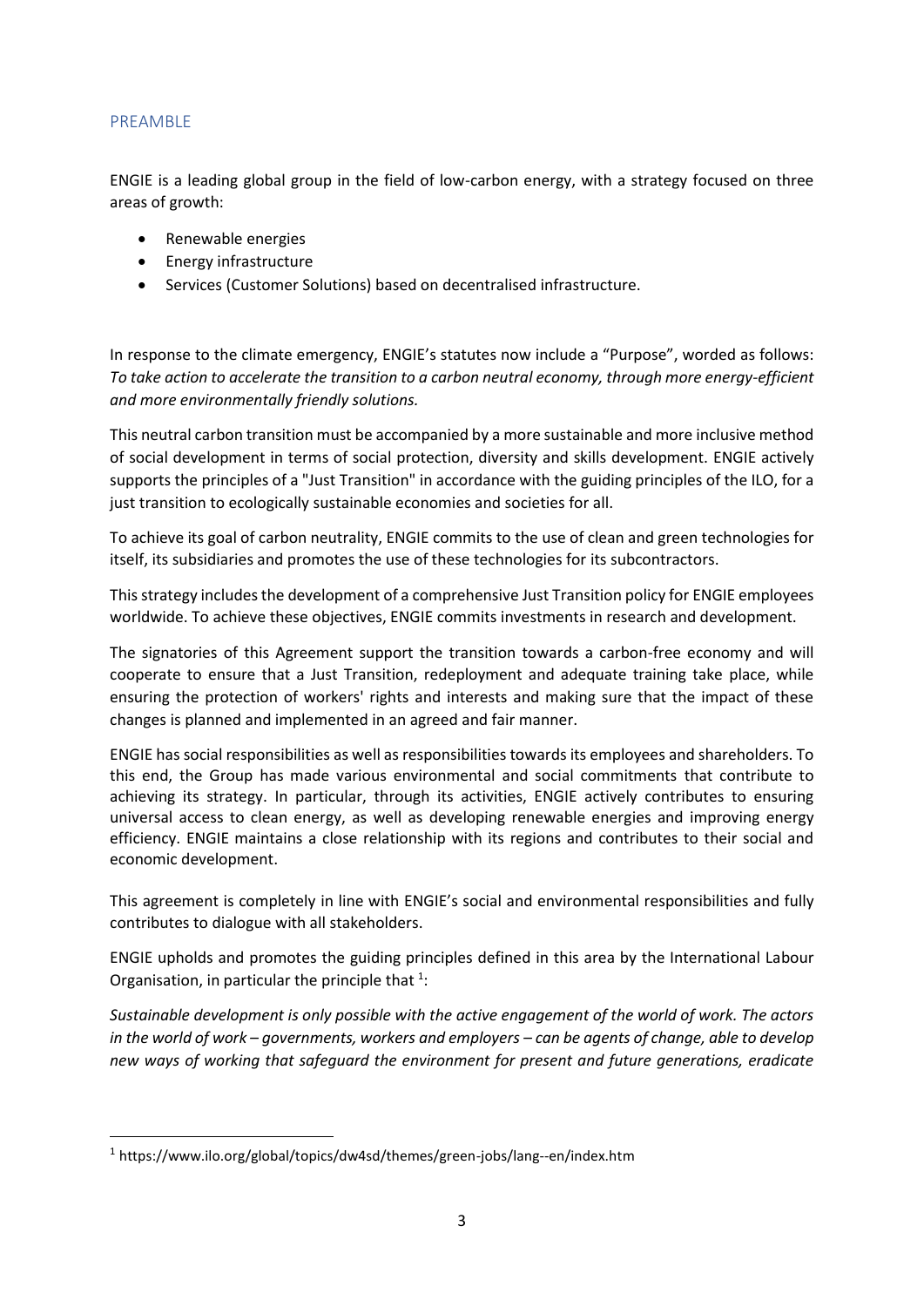*poverty and promote social justice by fostering sustainable enterprises and creating decent work for all.*

For ENGIE, the foundations for this ambition were laid as early as 2010 as part of the international framework agreement on fundamental rights, social dialogue and sustainable development, which came to an end in 2016. In May 2014, the agreement was supplemented by a global agreement on health and safety at work.

As a group with operations in many countries around the world, ENGIE is also bound by the provisions of the French law on the "duty of vigilance" of 27 March 2017.

In line with its policy on social and environmental responsibility, this agreement therefore reaffirms ENGIE's commitments to decent employment for all Group employees. It places these commitments firmly in the realm of a transition allowing progress towards clean, sustainable and accessible energy for all.

The purpose of the agreement is to ensure the deployment of high standards in terms of labour relations and social rights through regular, open and constructive social dialogue at all levels.

Through its governance and professional practices, ENGIE undertakes to implement this agreement and ensure its application among all the parties mentioned herein. As such, the signatories undertake to provide said parties with all the information required to raise their awareness and to deploy the necessary training.

ENGIE undertakes to make this agreement known to all its employees and managers to make sure that its terms are understood and implemented using the most relevant methods or approach. The signatory global federations undertake to relay this agreement to their respective affiliates and to do their best to ensure that its principles are effectively applied. Joint actions to achieve this goal may be organized.

## ARTICLE 1 - Scope of the Global Framework Agreement

1.This GFA applies to all current and future ENGIE companies as well as to all employees, regardless of the nature of their employment contract. Among its direct subcontractors and suppliers, the Group will promote and respect the principles and standards set out in this agreement.

This GFA applies to all companies that ENGIE controls either directly or indirectly.

2.In the event of a merger, acquisition or restructuring resulting in the creation of new entities controlled by the Group, these new entities will also fall within the scope of this Agreement and must comply with its provisions, in accordance with the terms presented herein.

3.In addition, the commitments in this Agreement also apply to all subsidiaries for which the Group has operational responsibility, regardless of whether or not it is a majority stakeholder, and therefore the ability to influence and act within them.

The Group's subsidiaries will strictly comply with international, national and local laws and observe the standards that best protect human, trade union and labour rights.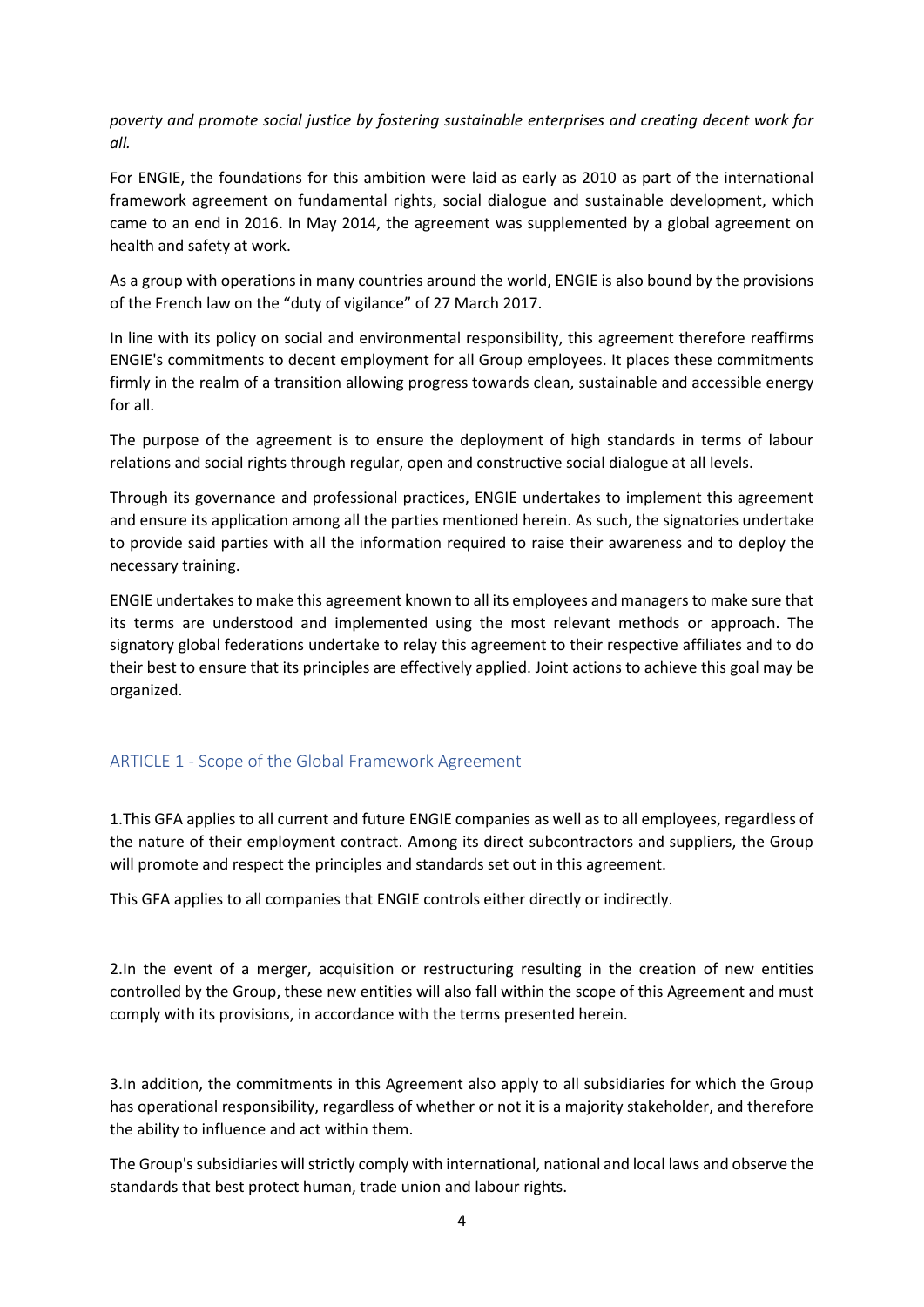4.The Group will promote this agreement and ensure compliance with these principles, including as part of its Vigilance Plan, as required by the French 2017 law on the duty of vigilance<sup>2</sup>.

ENGIE will provide an annual list of all the companies in the Group's consolidated scope and their locations as well as and any relevant documents that are necessary and useful for the fulfilment of the goals of and implementation of this GFA (e.g., ethical charter, health and safety action plan, ....).

## CHAPTER I- GROUP COMMITMENTS RELATED TO FUNDAMENTAL RIGHTS

## ARTICLE 2 - Respect for and compliance with international standards

5.Under this agreement, ENGIE and its subsidiaries are reaffirming their commitment to comply with internationally recognised standards for human, labour and trade union rights in all their activities. ENGIE hereby confirms its commitment to comply with:

- The UN Guiding Principles on Business and Human Rights.
- The Universal Declaration of Human Rights.
- The OECD Guidelines for Multinational Enterprises.
- The ILO Tripartite Declaration of Principles relating to Multinational Enterprises and Social Policy.
- The UN Global Compact.

6.ENGIE therefore ensures that its activities are conducted in accordance with the highest standards of protection and at the very least with the provisions of international texts for the protection and defence of human rights. In the event of any conflicting requirements between national law and international standards, ENGIE complies with international standards, without infringing national laws.

7.Engie is committed to fully respecting and implementing the Fundamental Conventions of the International Labour Organisation (ILO), even in countries that have not ratified these conventions, in particular those:

*- Guaranteeing freedom of association and the principles of collective bargaining:*

- Convention 87, concerning freedom of association and protection of the right to organise (1948)
- Convention 98, concerning the application of the principles of the right to organise and collective bargaining (1949)

<sup>&</sup>lt;sup>2</sup> Law No. 2017-399 relating to the duty of vigilance

<https://www.legifrance.gouv.fr/affichTexte.do?cidTexte=JORFTEXT000034290626&categorieLien=id>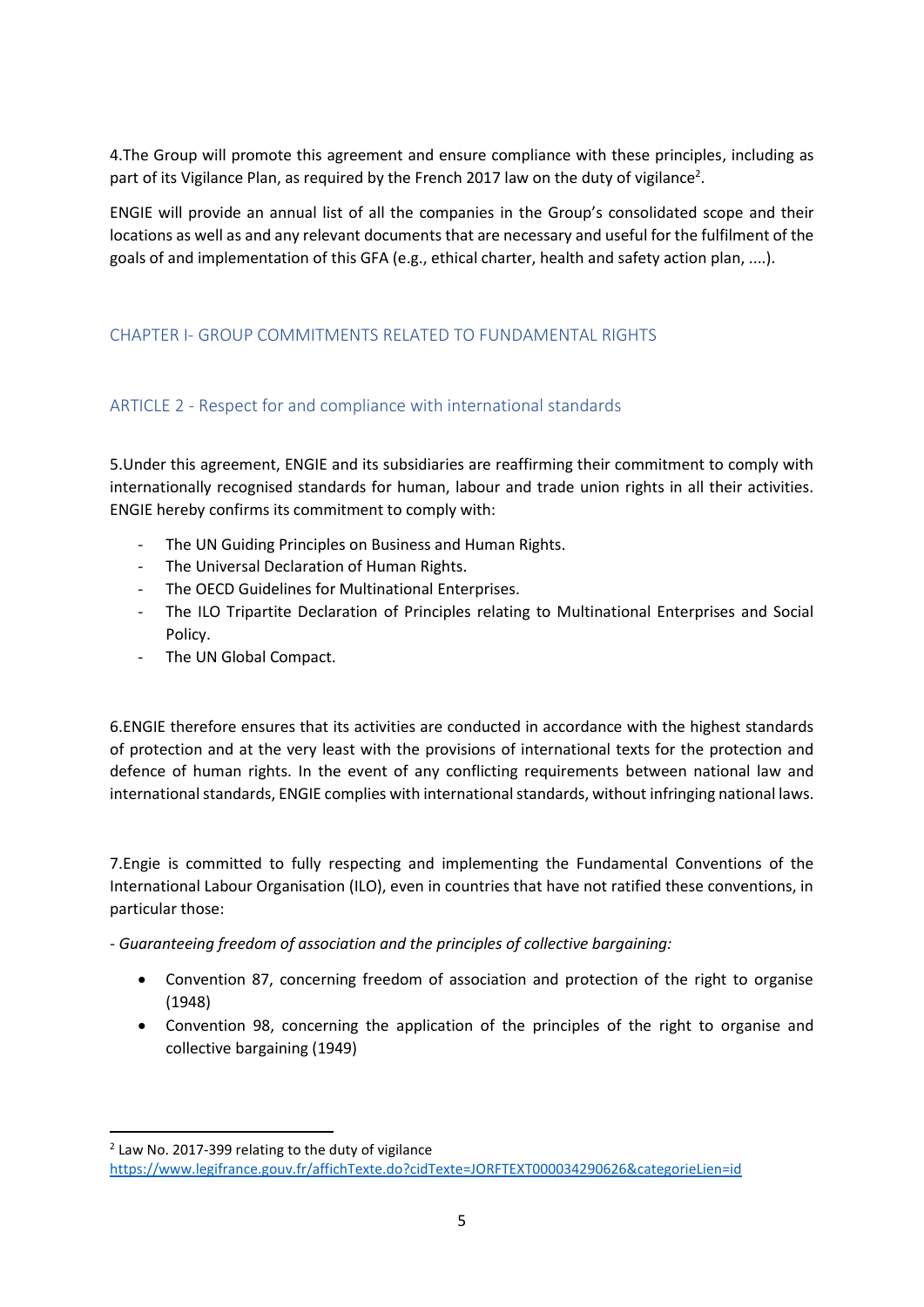- *Abolishing the use of forced or compulsory labour*
	- Convention 29, concerning forced or compulsory labour (1930)
	- Convention 105, concerning the abolition of forced labour (1957)

## - *Prohibiting child labour and exploitation*

- Convention 138, concerning the minimum age for admission to employment (1973)
- Convention 182, concerning the prohibition and immediate action for the elimination of the worst forms of child labour (1999)

## - *Protecting workers*

- Convention 102 concerning minimum standards of social security (1952)
- Convention 155, concerning occupational health and safety and the working environment (1981)
- Convention 167, concerning safety and health in construction (1988)

## - *Combating discrimination*

- Convention 100, concerning equal remuneration for men and women workers for work of equal value (1951)
- Convention 111, concerning discrimination in respect of employment and occupation (1958)
- Convention 135, concerning the protection of workers' representatives in the company and the facilities to be granted to them (1971)
- Convention 156, concerning equality of opportunity and treatment for men and women workers: workers with family responsibilities (1981)
- Convention 190, on violence and harassment (2019)

8.ENGIE confirms its commitment to human, fundamental and environmental rights and takes these into account in particular in its work environments and in the choice of its suppliers and direct subcontractors.

ENGIE works with direct suppliers and subcontractors who are committed to respecting human, workers' and trade union rights.

9.ENGIE ensures a socially responsible relationship with suppliers and direct subcontractors, in particular through the selection procedures and contractual commitments implemented with its direct suppliers as part of its ethics and compliance policy.

10. ENGIE also recognises the need to take indigenous peoples into consideration in its projects and undertakes to cooperate with them in good faith, in particular through their representative institutions.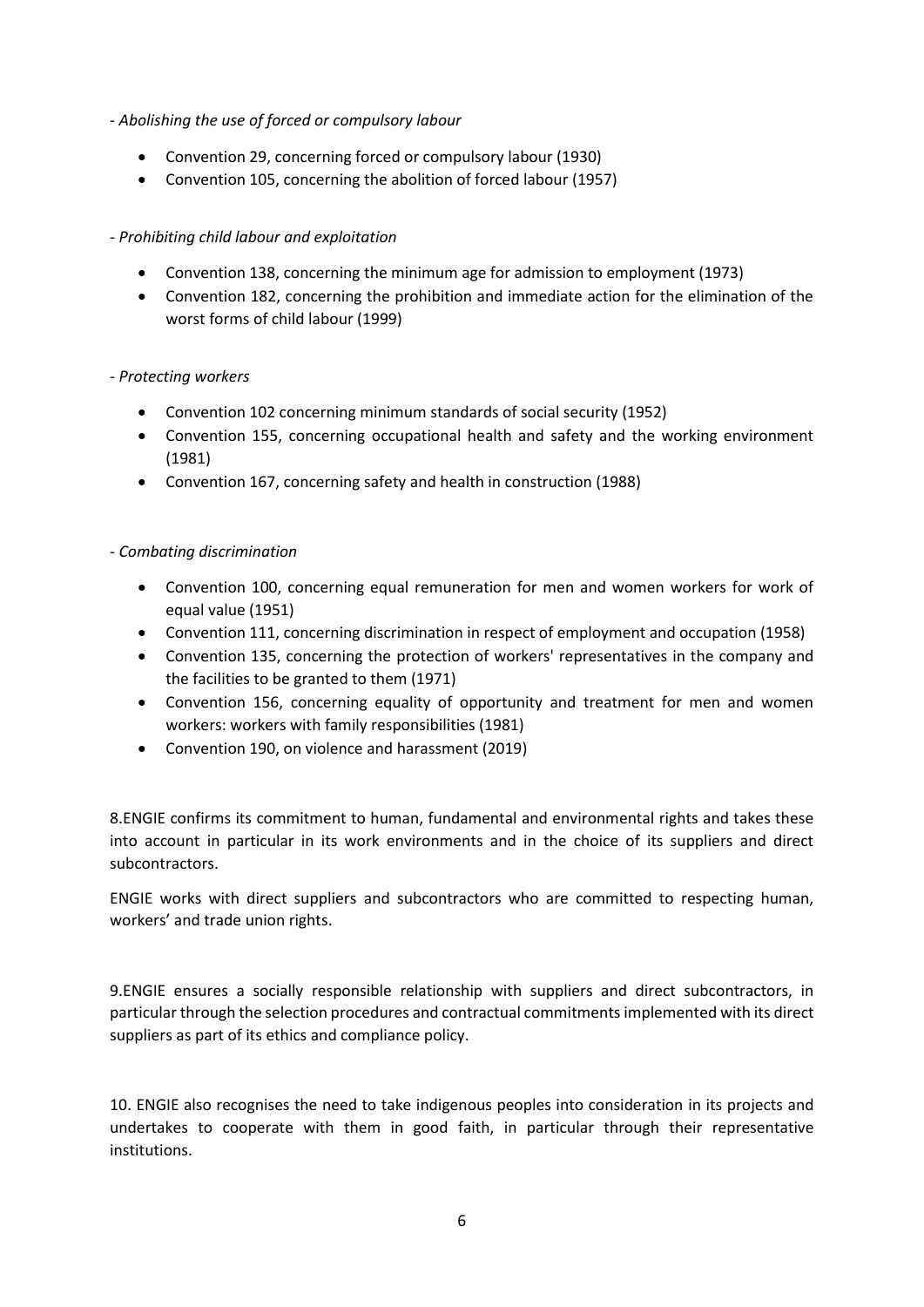11. ENGIE approves and upholds the ILO's concept of decent work<sup>3</sup>, as defined by the ILO, namely productive work that is adequately remunerated; guarantees workplace safety in accordance with the Group Health & Safety Policy and the global Health and Safety agreement by limiting risk exposure to a level as low as reasonably practicable ; provides social protection to workers; gives individuals the freedom to express their concerns and opinions, to organise and to participate in decisions that affect their lives.

12. The signatories reiterate all the rules of the ENGIE Health & Safety Policy applicable to all Group employees, as well as employees of subcontractors and suppliers. They point out, in particular, the right to refuse and stop a hazardous work activity when safety conditions are not met.

# ARTICLE 3 - Group Ethics and Duty of Vigilance

13.ENGIE prevents and combats corruption in all its forms, within its organisation and among its suppliers and direct subcontractors.

14.The Group's commitment to ethics and compliance is to act, everywhere and in all circumstances, in accordance with its fundamental ethical principles. When it comes to combatting fraud and corruption, a "zero tolerance" policy is in force.

15. The mechanisms set up within ENGIE in terms of ethics and compliance, "duty of vigilance" and whistleblower protection are described below. The definition of these provisions is not subject to prior consultation or negotiation with the social partners. However, ENGIE respects and values the rights of trade unions in terms of defending employees and takes into account their alerts in this area.

Within twelve months after the signature of the agreement, the Global Union federations (GUFs) and ENGIE will jointly look at how GUFs can contribute constructively to whistleblowing at global level.

ENGIE has put in place:

• A whistleblowing system, made available to employees and stakeholders of the Group, entrusted in part to an external service provider, to report any actions, events or behaviour that could affect the integrity and/or the rights of individuals, ENGIE's operations, or have serious consequences in terms of liability (health/safety, environment, human rights, labour and trade union rights, respect for people, privacy, etc.). The whistle-blower reports an incident, anonymously or otherwise. When a report is made anonymously, ENGIE shall respect the anonymity of the whistle-blower. No retaliatory measure (criminal or disciplinary), related to the alert, may be taken against them by ENGIE. If the whistle-blower thinks they are being retaliated against, they must immediately report

<sup>3</sup> <https://www.ilo.org/global/topics/decent-work/lang--fr/index.htm>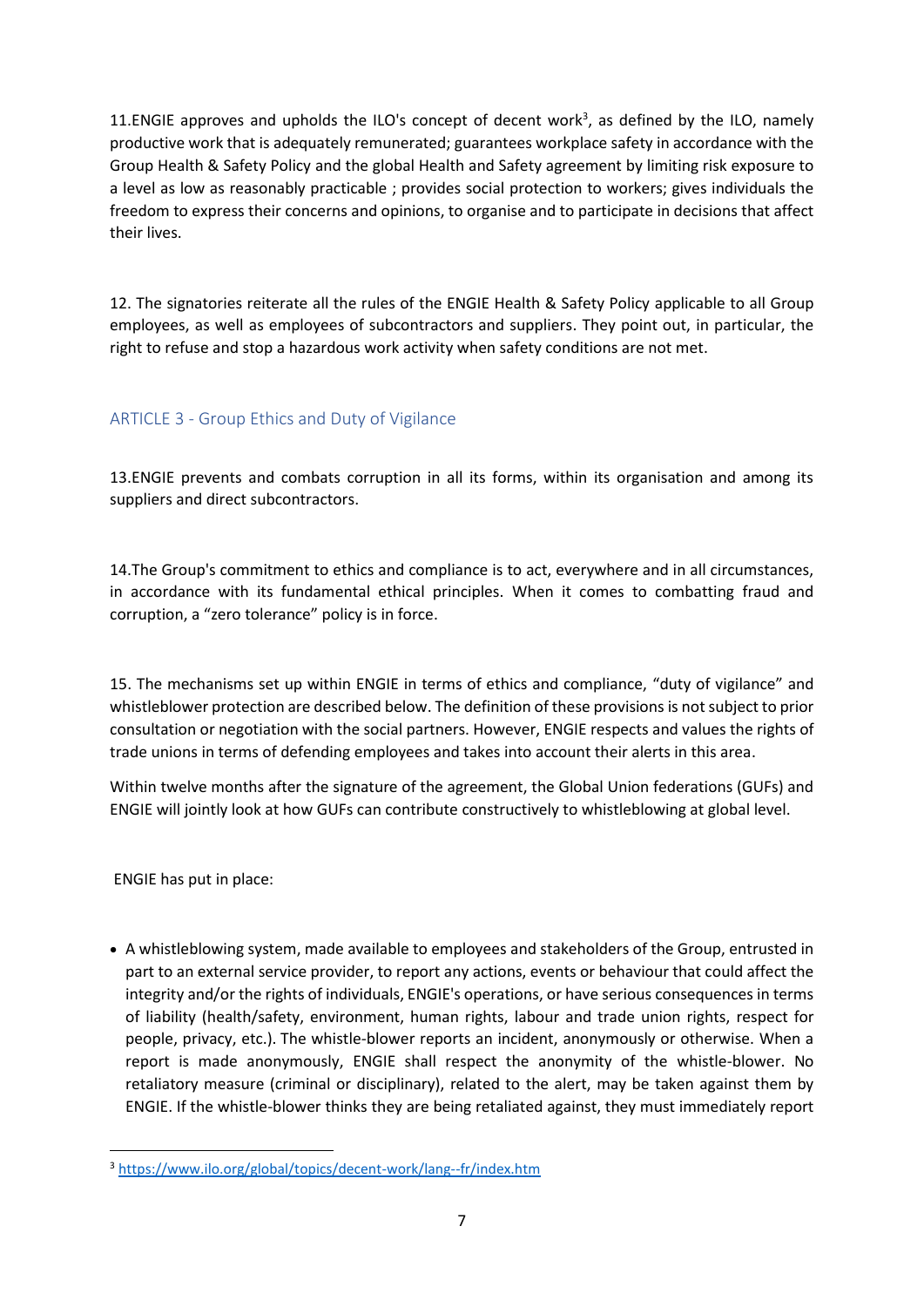it via the whistle-blower hotline. The alert must be made selflessly and in good faith, with no malice, and must relate to a serious event or fact of which the whistle-blower is personally aware.

- An Ethics Charter<sup>4</sup> that applies to all Group employees, regardless of their parent entity, as well as to any person assigned to a Group entity by a third party. This charter defines the ethical principles that all Group employees and management must implement in their working practices and professional conduct. This Charter will be sent to the signatories of this agreement and any updates will be presented to the World Forum.
- The implementation of an e-learning course on "fraud and corruption: zero tolerance" accessible to all Group employees to familiarise them with the Group's ethical principles and practices, help them incorporate these principles into their daily conduct at work, and teach them what they should do in the event of an ethical dilemma.
	- Duty of vigilance

16.In accordance with the French law relating to the duty of vigilance, ENGIE's Vigilance Plan includes all the measures put in place to prevent, for its operations and activities, serious violations of human rights (including labour and trade union rights), fundamental freedoms, health and safety, and the environment.

17.The Group Vigilance Plan and the published yearly review of its implementation are sent annually to the World Forum. At local level, the entities concerned must present the Vigilance Plan and the requirements arising from the French law on the duty of vigilance for multinational companies to their employee representative organisations.

18.The Vigilance Plan is based on the various risk identification and prevention procedures in place in the Group (human rights, CSR, health and safety, procurement) as well as a shared **whistleblowing system** that allows all its employees (whether permanent or temporary, regardless of their role, their sector of activity or their country) and stakeholders (suppliers, subcontractors, trade unions, NGOs, etc.) to report an inappropriate situation or one that does not comply with Group principles or applicable laws and regulations.

19. The risk mapping established as part of the Group's vigilance plan is updated annually at the end of the year. The results of these maps will be presented and discussed at the World Forum before their legal publication in the Universal Registration Document each year. These discussions will also be an

<sup>4</sup> https://www.engie.com/sites/default/files/assets/documents/2020-05/Charte\_ethique.pdf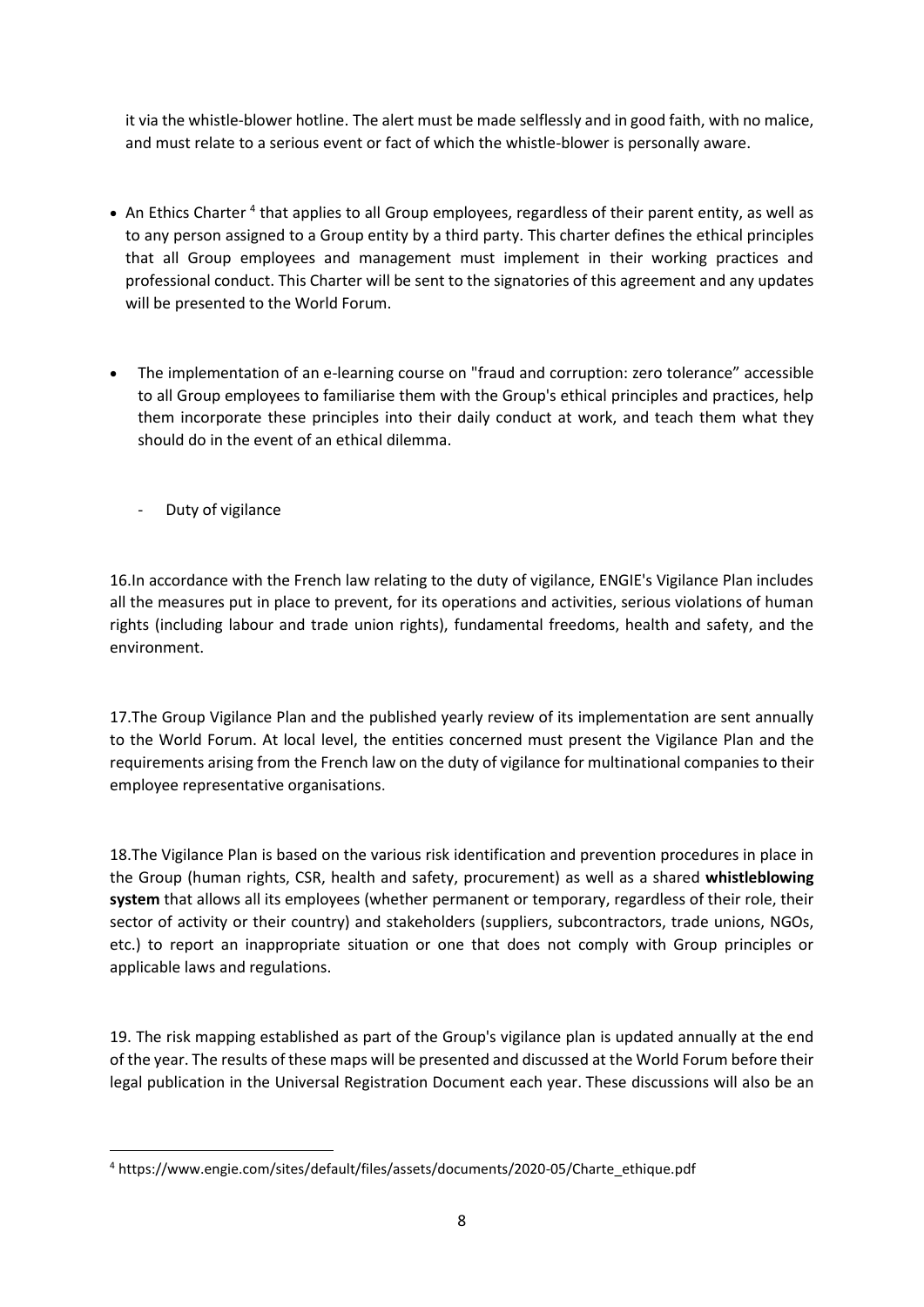opportunity to share public controversies related to the challenges of the vigilance plan and to present the Group's response.

20.Under this plan, the commitment to human, labour and trade union rights will be incorporated into the requirements of the Procurement policy. Compliance with these rights is a criterion both for selecting new suppliers and retaining existing ones.

21.ENGIE urgesits suppliers and direct subcontractors to comply with the most stringent requirements and the highest standards of protection in terms of human, trade union and workers' rights.

22.In the event of an alert concerning the practices of a supplier or a direct subcontractor involving the violation of human, workers' or trade union rights, corrective actions are put in place.

ENGIE reserves the right to verify at any time that suppliers and direct subcontractors are complying with the commitments contained in this agreement.

23.The ENGIE Vigilance Plan is monitored by the Ethics & Compliance department, via the Group's annual compliance report.

Within twelve months after the signature of the agreement, the Global Union federations (GUFs) and ENGIE will jointly look at how GUFs can contribute constructively to increased vigilance at global level.

## ARTICLE 4 - Fiscal integrity

24.ENGIE acts with honesty and integrity, which implies that the Group acts in compliance with applicable tax laws and rules.

ENGIE pays its fair share of taxes in the countries where it operates and maintains constructive relations with the tax authorities in a spirit of openness and responsiveness, to increase its legal certainty and to protect its reputation.

ENGIE applies the principle of fiscal transparency and consolidates its income in the countries in which it was generated. ENGIE will send a "Country-by-Country" statement to French tax authorities in accordance with the standard established by the OECD (Country By Country Reporting)

25.Tax practices within the Group comply with ENGIE's ethical codes and its principles of social and environmental responsibility. ENGIE does not tolerate tax evasion or illegality and follows all official procedures and channels.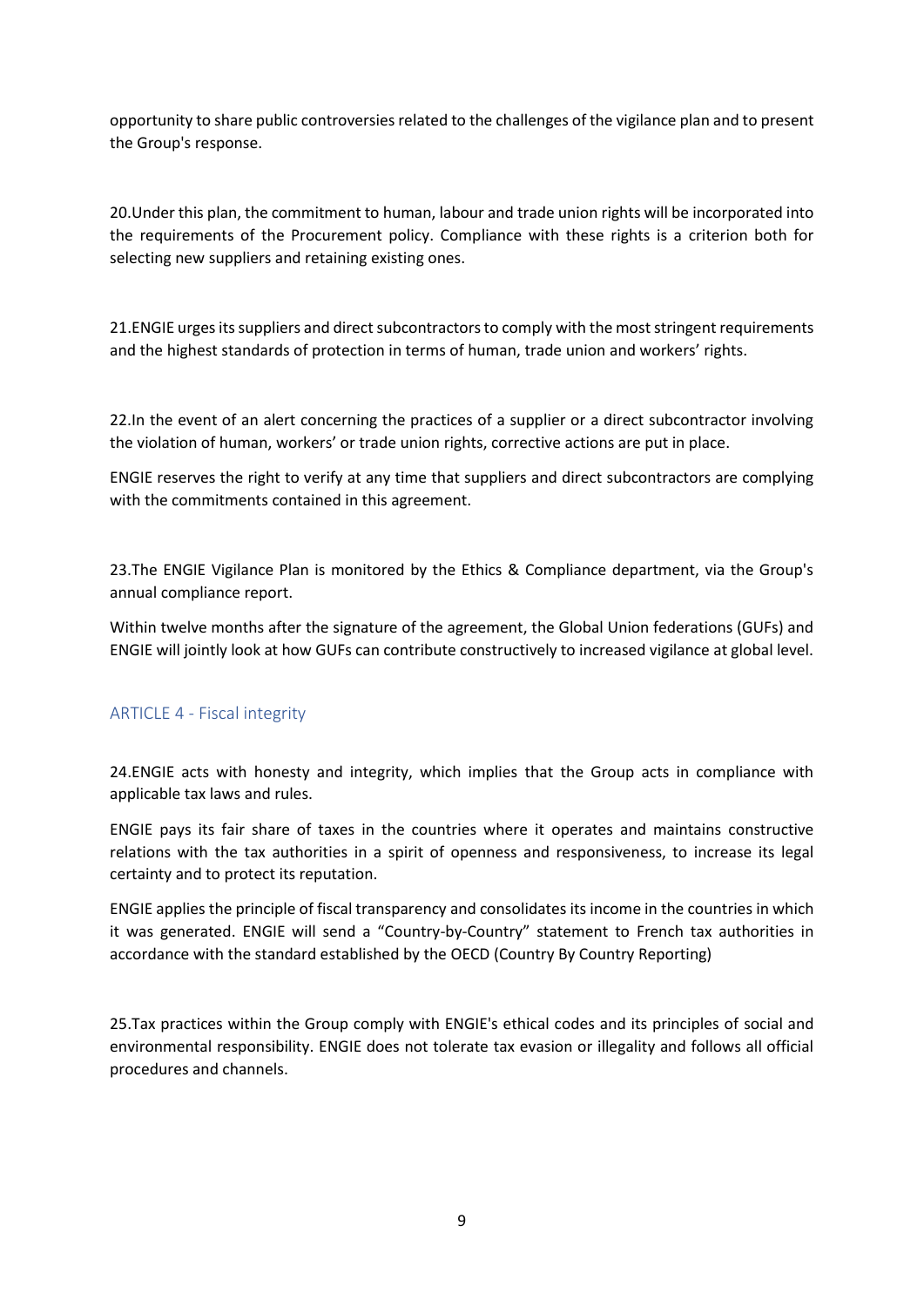## ARTICLE 5 – Respect for trade union rights

26.ENGIE complies with the ILO conventions 87 and 98 related to the freedom of association and collective bargaining, as such:

- Makes sure that its subsidiaries offer a free and open environment for the exercise of freedom of association rights and that they undertake to observe strict neutrality regarding the choice of their employees to form or join a union,
- ENGIE prohibits any unfair communication (unjust or arbitrary) intended to influence the decisions of its employees with regard to union membership and representation, as well as any form of discrimination based on union membership and activity in its recruitment, remuneration and career development policies and practices.
- ENGIE recognises and protects employees who are members of a trade union and their representatives from any discriminatory measures.
- Respects, recognises and protects the autonomy and independence of trade union organisations and the right to organise, while complying with national laws and regulations in force,
- ENGIE allows trade unions, when these exist in the company, and other employee representatives to meet with employees, under certain conditions previously agreed between national/local management and unions/employee representatives. National/local management is responsible for ensuring that this commitment is met. Any suspicion of noncompliance with this principle can be reported via the Group whistleblowing system.
- ENGIE recognises the value of collective bargaining with trade unions and employee representatives, when these exist in the company, as a key aspect of effective social dialogue.
- ENGIE provides information on its activities and public economic information about its entities to the trade unions present in the company or to other employee representatives, to facilitate the practice of collective bargaining.
- ENGIE recognises the value of a connection between its employees and international or local federations, without hindering existing social dialogue in the local entity.
- In accordance with ILO Convention No. 135 on workers' representatives, ENGIE grants facilities to workers' representatives, to enable them to carry out their functions promptly and efficiently, taking into account the characteristics of the industrial relations system of each country, as well as the needs, size and capabilities of the undertaking concerned. The granting of access to such facilities shall not impair the efficient operation of the undertaking concerned.

27.Any situation that is inappropriate or does not comply with the Group's principles or with applicable laws and regulations may be reported through the whistleblowing system referred to in Article II. 1 of this Agreement relating to the duty of vigilance.

ARTICLE 6 - Preventing and fighting all forms of harassment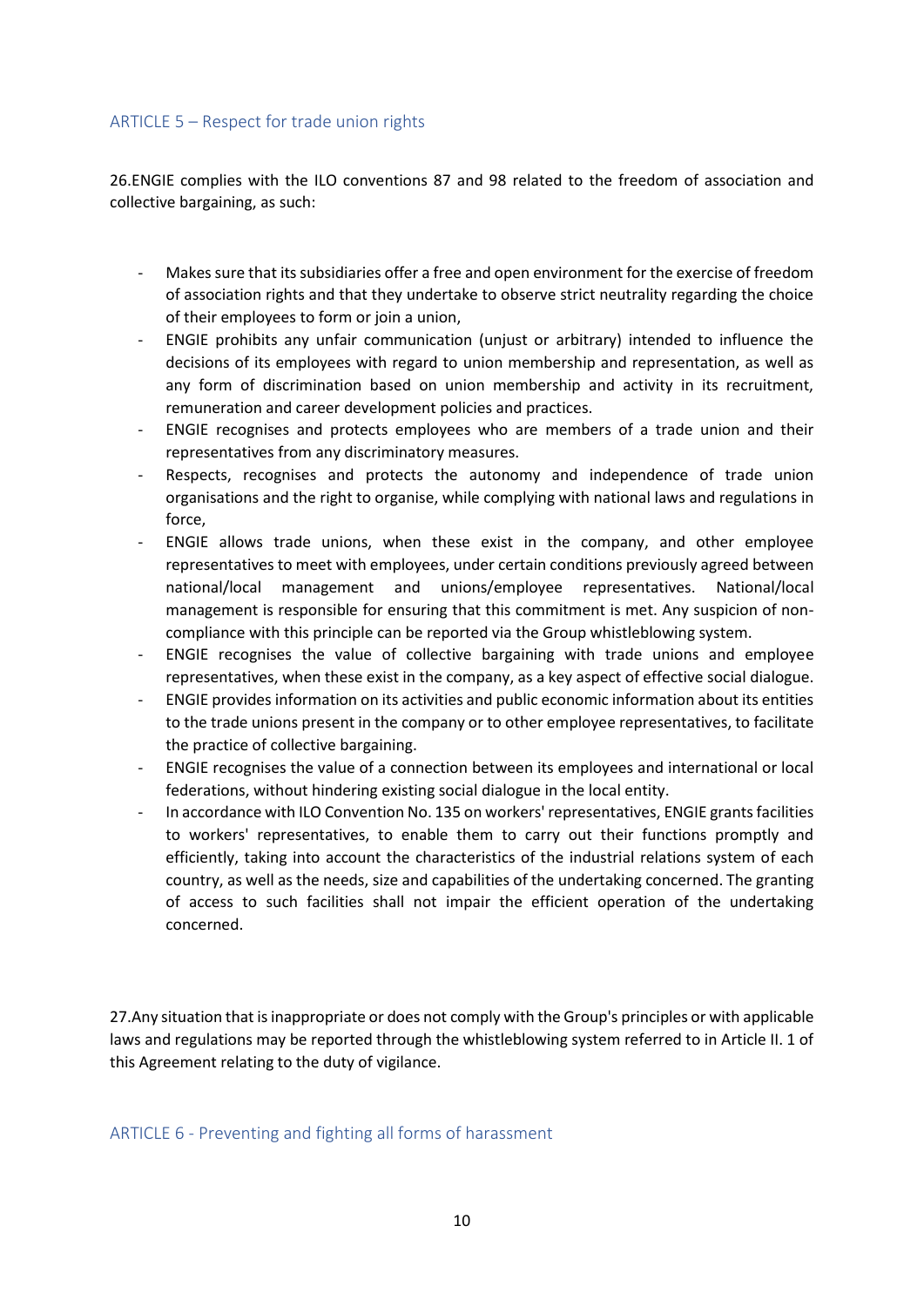28.ENGIE offers its employees a work environment through which they are treated with respect and dignity. ENGIE rejects any form of harassment, abuse or violence in the scope of labour relations, regardless of where they may occur. The Group makes sure to provide its employees with a working environment that respects their individual freedoms and their privacy.

29.In this context, preventing and combating all forms of psychological or sexual harassment, and all forms of discrimination, is essential.

30.The signatories reiterate that:

- Psychological or moral harassment are repeated acts towards an employee that lead to a deterioration of their working conditions and that are likely to harm their dignity, their physical or psychological heath, or their career.
- Sexual harassment is characterised as any form of unwanted verbal, non-verbal or physical behaviour of a sexual nature, with the purpose or effect of violating someone's dignity, especially when the behaviour creates an intimidating, hostile, degrading, humiliating or offensive environment. Also considered to be sexual harassment is the application of any form of serious pressure, even if not repeated, for the real or apparent purpose of receiving an act of a sexual nature, regardless of whether it is sought for the benefit of the perpetrator or a third party.

31.ENGIE puts in place systems for support, investigation and protection for employees who are victims of moral or sexual harassment and makes sure that its subsidiaries do the same.

32.ENGIE defends and promotes C. 190 of the ILO as part of its activities, even in countries that have not yet ratified it.

33.Anyone who identifies as LGBTI+ can refuse an opportunity or a professional transfer to a country where LGBTI+ rights are restricted, without any impact on their career at ENGIE.

34.The Group will ensure that employees are made aware of and trained in these issues in order to foster a work environment free from harassment and violence.

CHAPTER 2- Commitments related to Health, Safety and Quality of Life at Work

ARTICLE 7 - Keeping everyone safe: a top priority.

35.ENGIE attaches the utmost importance to the health, safety and security of everyone working for the Group.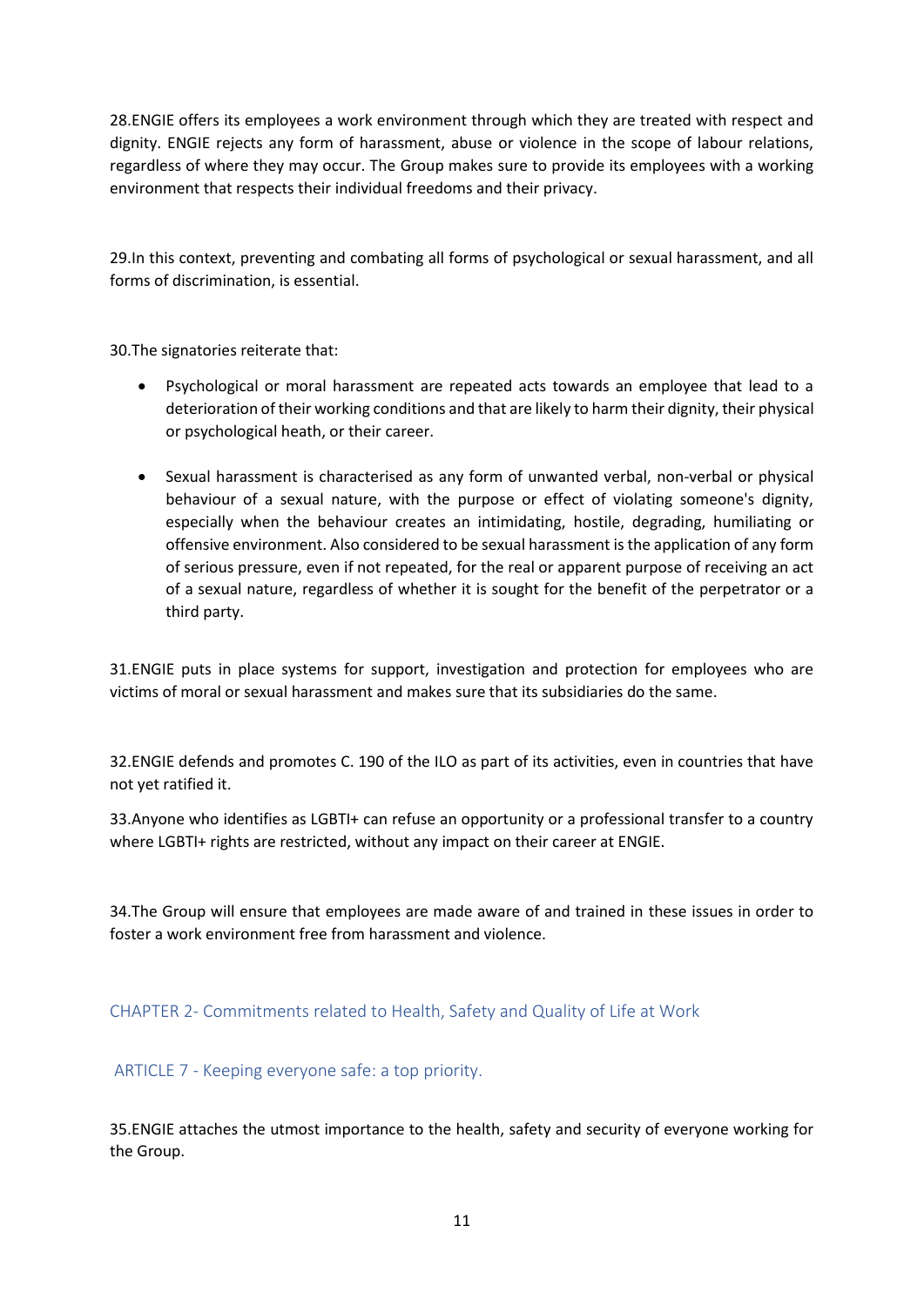36.Personal safety is an absolute priority for the Group, and it has set its sights on completely eradicating fatal work accidents and reducing the frequency and severity of non-fatal accidents, both for Group employees and for all those who work on its behalf. ENGIE's ability to operate safely and reliably worldwide is the cornerstone of its operational excellence and performance. The Group pursues this ambition through its "No Life At Risk" initiative, in order to identify and control the risks inherent in its activities.

37.ENGIE has reaffirmed its commitments made as part of the Global Health and Safety Agreement dated 13 May 2014, which is an integral part of this agreement<sup>5</sup>. The wording of this Global Health and Safety agreement was updated during the negotiation of this global framework agreement.

## ARTICLE 8 - Promoting quality of life at work

39. ENGIE upholds its belief that people are a valuable asset for the company.

40.Quality of life at work contributes to employee well-being and performance.

41.ENGIE is actively committed to improving quality of life at work through social dialogue, collective bargaining, and the involvement of all stakeholders in the company, with a focus on the various collective and individual aspects. Managers are taught about improving quality of life at work (organisation of working hours, positive work-life balance, physical environment, etc.) and the prevention of psychosocial risks (stress at work, harassment, etc.).

42.ENGIE promotes, at all levels of the Group, the implementation of good practices aimed at improving quality of life at work, in accordance with local regulations<sup>6</sup>.

43.In particular, a healthy work-life balance contributes to quality of life at work, the prevention of stress and the performance of the company.

44.ENGIE focuses on practices aimed at guaranteeing a better balance between work and personal life, in particular appropriate use of new forms of digital work (messaging, mobile phones, social media, etc.). ENGIE supports everyone's "right to disconnect", including when working remotely and in accordance with working hours.

<sup>5</sup> ENGIE *undertakes to involve the employee representative bodies in the analysis of risks and occupational accidents, even where local legislation does not provide for this*.

<sup>&</sup>lt;sup>6</sup> In particular through the European Agreement on Quality of Life at Work signed on 27/11/2014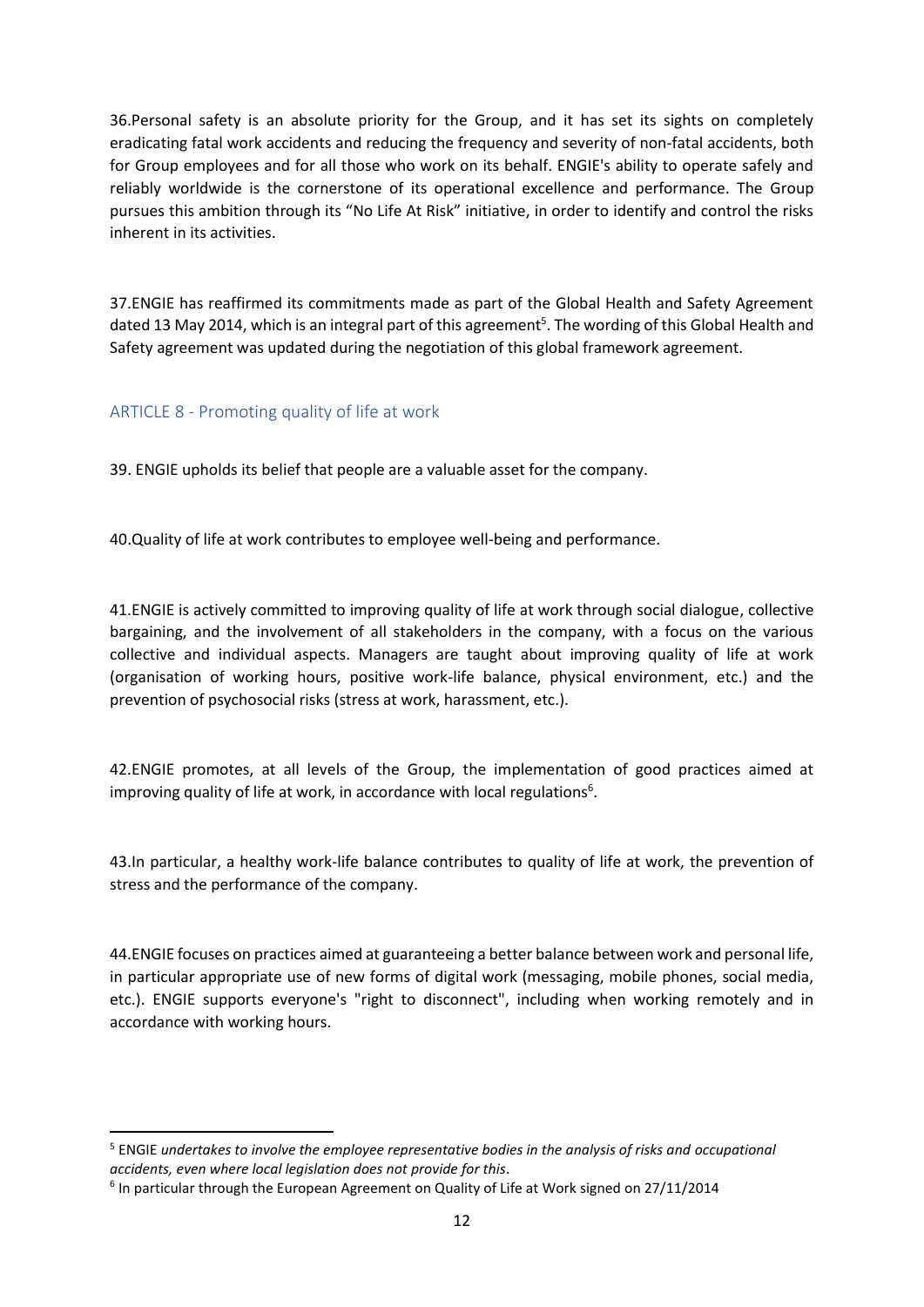# CHAPTER 3- Social protection and a commitment to inclusion at the heart of the employee experience

# ARTICLE 9 - Social protection for ENGIE employees worldwide

45.Social protection plays a crucial role in promoting human dignity, social cohesion, equality and social justice, as well as in sustainable social and economic development.

46.In accordance with ILO recommendation 202, ENGIE is committed to offering all of its employees a common and adequate level of social protection wherever the Group operates.

47.ENGIE adheres to all local and national laws, regulations and practices when it comes to social protection and retirement, and commits to the payment of the related contributions, where such contributions exist.

48.When these provisions are non-existent or inadequate, ENGIE shall establish, in consultation with employee representatives, social protection schemes that allow for an adequate level of social protection for all of its employees worldwide, including following minimum benefits:

- 1. Parenthood: 14 weeks of fully paid maternity leave and 4 weeks' fully paid paternity leave.
- 2. Incapacity benefit: minimum coverage equivalent to 12 months.
- 3. Health benefit: coverage of hospital costs up to a minimum of 75%.
- 4. Death benefit: death cover for all of its employees including the payment of a minimum capital equivalent to 12 months of gross salary.

49. In the context of the COVID 19 pandemic, ENGIE and the Global Union Federations have issued a statement relating to the coverage of hospital costs as well as death cover for ENGIE employees worldwide<sup>7</sup>.

<sup>&</sup>lt;sup>7</sup> DECLARATION FOR THE SOCIAL PROTECTION OF ENGIE EMPLOYEES ON A GLOBAL SCALE - during the Covid-19 pandemic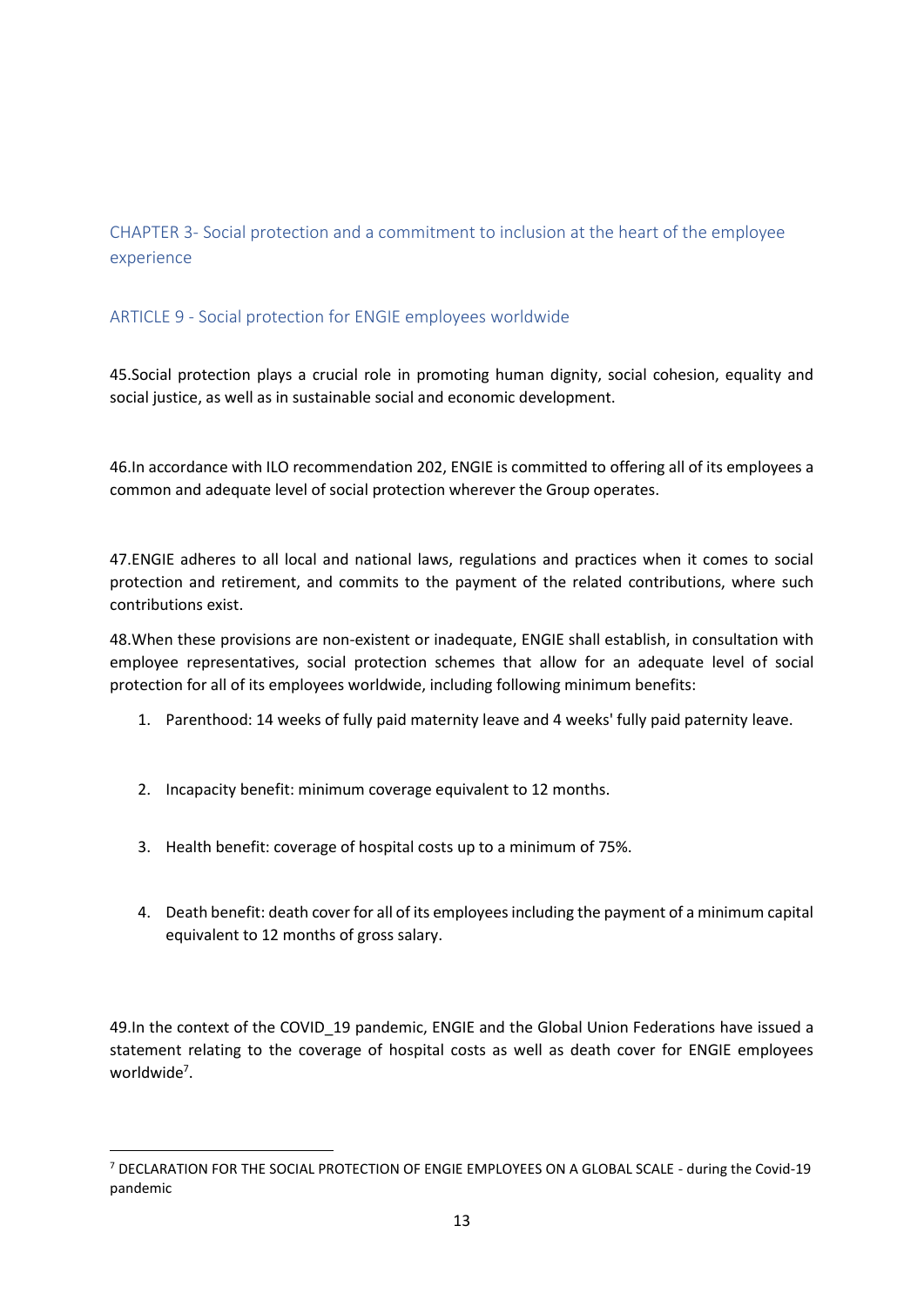The guarantees relating to parenthood and incapacity for work will be deployed within three years of the signing of the Global Framework Agreement and may be implemented gradually in subsidiary companies that fall within the scope of this agreement.

50.An annual presentation of the rates of coverage in the Group's entities is given annually during the World Forum.

Article 10 - Inclusive growth

## 10-1 Gender equality: 50% women managers

51.ENGIE has a strong policy of developing diversity, which most notably involves equality of opportunity and treatment, in an approach of social progress and economic performance.

52.In this context, the Group focuses in particular on women in non-managerial positions, including technical professions, in order to promote their development in these roles.

53.ENGIE is committed to ensuring that each of its subsidiaries takes concrete action to develop diversity in all of their organisations.

54.To this end, the Group has set itself the goal that half of managerial positions will be occupied by women by 2030.

Exact results as well as a report on the concrete actions taken at local level will be sent to the World Forum.

10-2 Pay equality between women and men with equivalent skills and positions.

55.Equal remuneration for women and men at work is a key element of equality between women and men in society.

56.A transparent and gender-verifiable remuneration system, that covers the entire global workforce, sends positive signals about the values and working methods within the company. A fair and nondiscriminatory system reflects good managerial practices and effectively contributes to the achievement of objectives in this field.

57.Any directly or indirectly discriminatory wage practices should be identified and removed using a proactive method. This method and its results will be reported annually to the World Forum.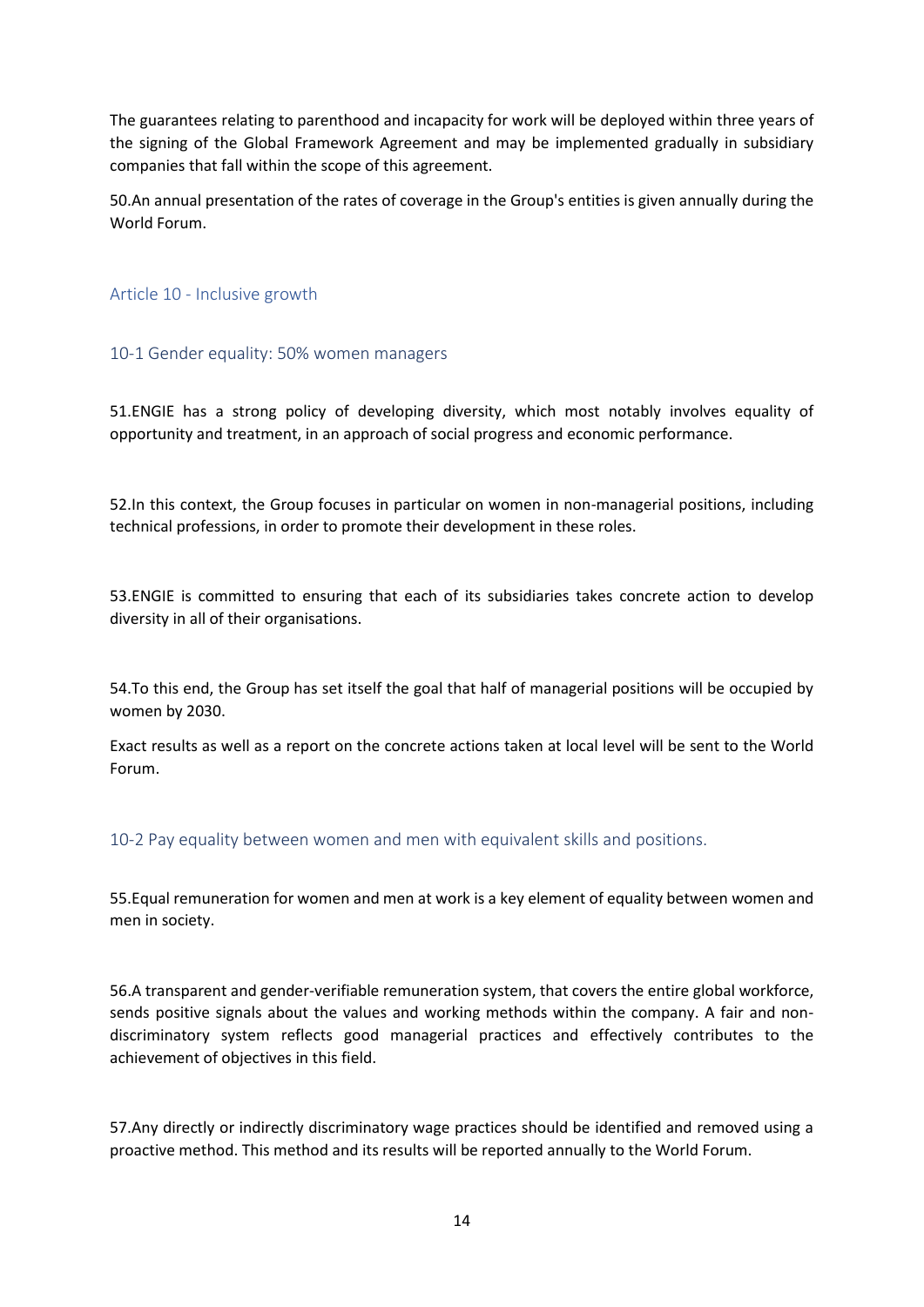58.No discrimination can be made against pregnant women. Maternity or paternity-related absence, before or after the birth of a child, must not have a negative impact on remuneration or career development.

## 10-3 Diversity, Equal Opportunities and Non-Discrimination

59.Diversity is valued and promoted at all levels of the Group. The members of the Group's representative bodies must reflect the civil society in which it operates, as well as the clients it serves.

60.ENGIE rejects any violation or deterioration of equal opportunity or treatment in employment based in particular on origin, skin colour, gender, religion, politics, union commitments, nationality, social origin, age, disability, family situation, health condition, maternity, sexual orientation or gender identity.

61.The Group's entities must take strong action to uphold these principles. They actively promote diversity to make sure that ENGIE's workforce reflects society and fights against all forms of discrimination.

62.ENGIE will ensure that these principles are applied throughout the careers of its men and women employees (recruitment, career development, training and remuneration)<sup>8</sup>

63.Beyond the national legislation in force, the Group rejects any form of intolerance of differences and encourages respect for its employees' private lives.

## 10-4 Workers' benefit plans

64.ENGIE provides decent wages and social protection and at a minimum complies with each country's minimum wage and social guarantees, in particular the payment of social contributions under the minimum conditions of the country where the employee's activity takes place. ENGIE will ensure that these provisions are respected by its subcontractors.

Where such statistics exist, a report on minimum wages and changes in purchasing power will be sent to the World Forum for each country in which ENGIE has a significant presence.

<sup>8</sup> The European agreement on gender equality dated 22 November 2017.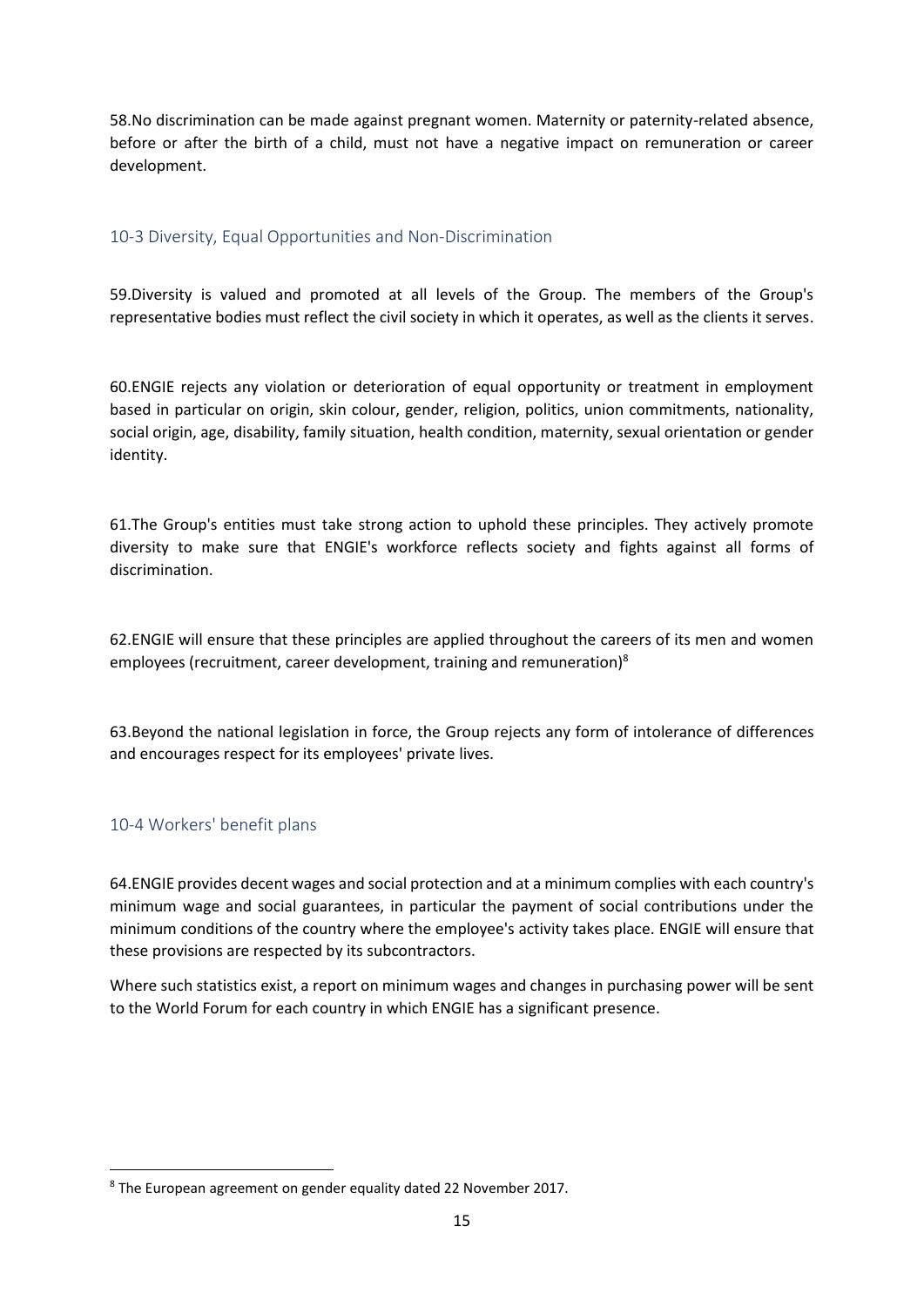### CHAPTER 4- Employment and skills development

## Article 11 – Sustainable Employment

65.Anticipating changes and developing the skills of all employees are at the heart of ENGIE's Human Resources policy. Training and mobility are therefore tools for the employability of all.

66.ENGIE recognises the importance of direct, secure employment, both for the individual and the company, favouring permanent contracts and direct jobs.

67.All work must be carried out within the appropriate legal framework and not make excessive use of temporary or agency labour.

68.ENGIE complies with legal and contractual obligations towards all workers under the laws, regulations and collective agreements on labour and social security. All employees receive an employment contract (or equivalent) written in one of the official languages of the country where the contract is fulfilled. Wages are paid into a bank account in their name.

69.ENGIE expects its partners and subcontractors to comply with these same standards.

70.ENGIE systematically strives to preserve all collective social guarantees during restructuring and transformations. Reorganisations and transformations embarked upon by ENGIE are not motivated by finding "minimum social standards" but by the company's longevity, offering jobs in the best possible social conditions.

## ARTICLE 12 - Digital transformation

71.Digital technology is one of the most critical aspects of the profound transformation of ENGIE.

72.The ENGIE Group is committed to identifying the consequences of these changes on employees through the following six areas:

- Maintaining and developing skills, training in digital tools.
- Support for changing work patterns.
- Reaffirmation of the importance of quality of life at work.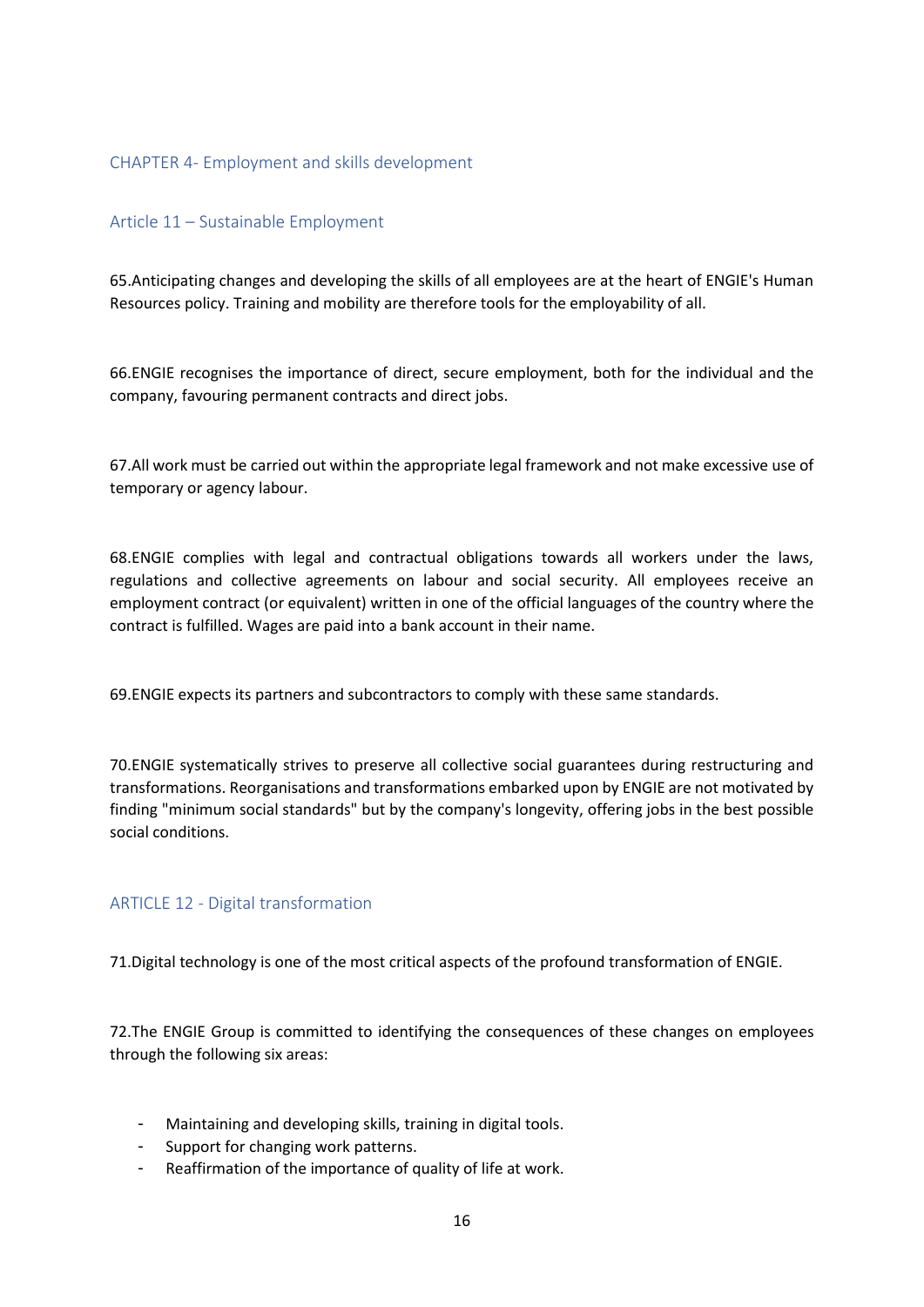- Respect for individual freedoms.
- Computer security and protection of intangible assets.
- Social dialogue on digital transformation projects.

73.ENGIE will act in accordance with all applicable laws for protecting the privacy and personal data of its employees<sup>9</sup>.

The digital communications of trade unions must not be traced, unless there is a breach of Group ethics.

The digital tools necessary for work are provided by ENGIE.

## ARTICLE 13 - Lifelong learning

74.ENGIE is fully committed to training and lifelong learning, which strengthen skills and expertise in order to develop the employability of all its employees.

75.As such, each Group subsidiary shall ensure that all of its employees, without distinction, have access to training schemes.

76.From 2022, 80% of employees will be trained every year. This percentage will increase to 100% by 2030. An annual report will be presented to the World Forum.

77.ENGIE actively supports vocational training for young people (in particular through apprenticeships, internships, etc.). Each subsidiary has a social responsibility towards young people and must invest in their inclusion and their preparation for their future jobs.

ENGIE's young people training policy responds to three key challenges for the Group:

- pre-recruiting skills in professions of the future.

- promoting diversity and gender equality.

- enhancing the role and number of mentors within the framework of intergenerational pacts for the transfer of skills and expertise.

<sup>&</sup>lt;sup>9</sup> In accordance with the Joint Statement between the EWC and ENGIE's general management on digital technology, dated 28 November 2019.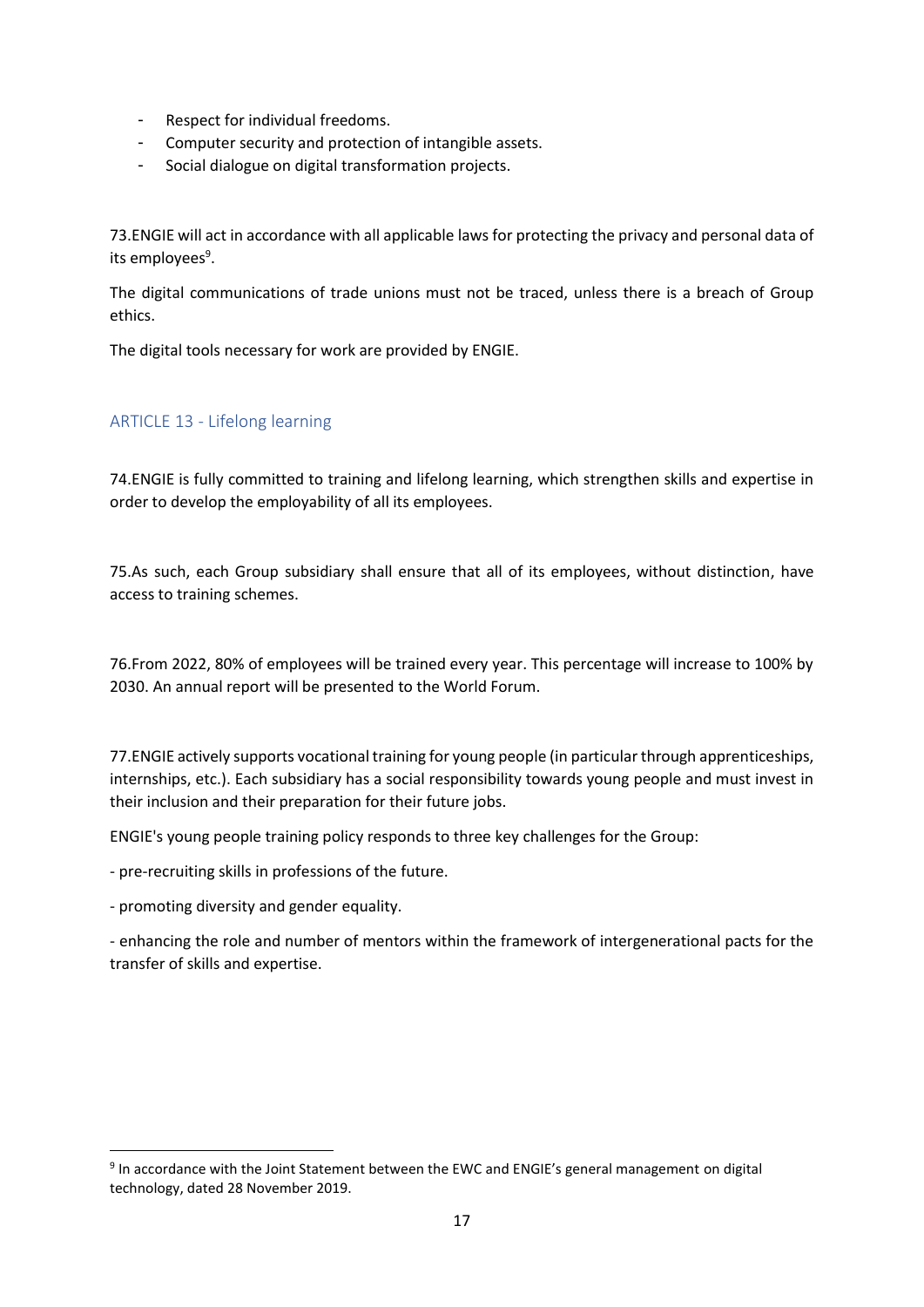78.ENGIE is committed to offering fair remuneration and working conditions<sup>10</sup> to its trainees and apprentices. Unless otherwise agreed, an intern or young apprentice must not replace a vacant job within the organisation.

## Chapter 5- Quality dialogue with all stakeholders

ENGIE is committed to establishing long-term relationships of trust with all of its stakeholders.

## ARTICLE 14 - Creation of a World Forum

79.The signatory parties agree on the need to set up a forum for global social dialogue, known as the "World Forum". This body will be made up of ENGIE employees exercising union responsibilities in the Group, representatives of ENGIE management, and representatives of global union federations.

80.The World Forum is a place for discussion and sharing on the Group's strategy, as well as for information, in particular regarding deployment of, review and monitoring of compliance with this agreement and the global health and safety agreement.

81.The World Forum will meet face to face once a year. Between each plenary session, the members of the World Forum will maintain regular communication, notably via videoconferences.

82.The conditions for the formation and functioning of the World Forum are appended in the notes to this agreement.

## ARTICLE 15 - Social dialogue at the level of Group's managerial entities

83. At the most appropriate managerial level  $11$ , representatives of the management and representatives of the workers from this entity and their union representatives will meet at least once a year and work on an ongoing basis. This annual meeting will allow discussion and dialogue on the following points:

- Information about the strategy and changes to the entity s' activities, and their impact on employment,
- The identification of needs and the training policy,

<sup>10</sup> <https://www.youthforum.org/fr/quality-internships>

 $11$  The signatory parties agree to define together by the end of 2021 the level of the managerial entity to which this article applies.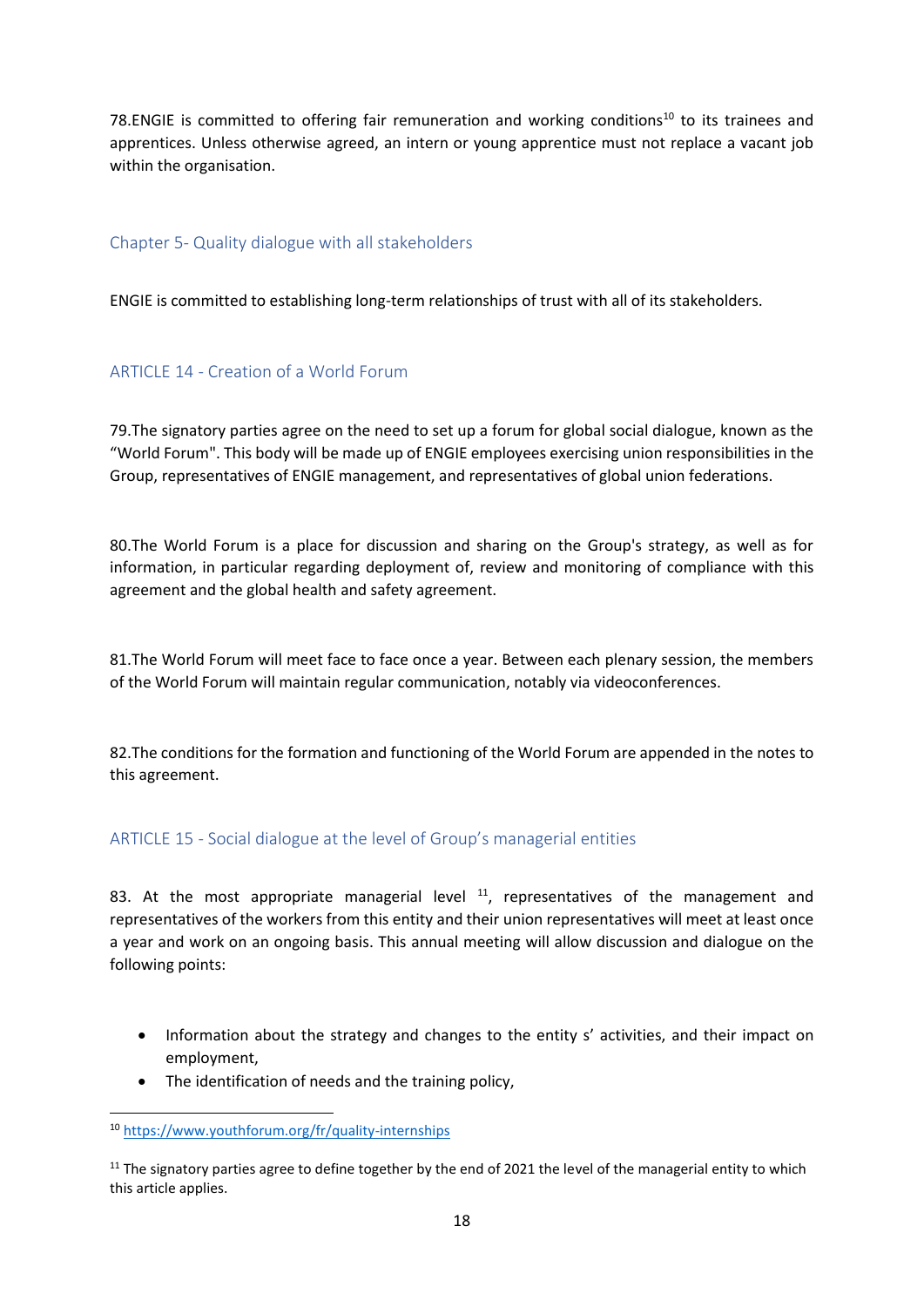- The development and implementation of the Group's vigilance plan,
- The joint dissemination, implementation and monitoring of this global agreement.

84.This meeting will take place locally, at the most appropriate level. Any transport and travel costs for getting there will be covered by the managerial entity.

85.This level of social dialogue does not replace the consultation carried out within each subsidiary, nor the dialogue that exists at Group level (World Forum, European Works Council).

## ARTICLE 16 - Sustainable relations with suppliers and subcontractors

86.Suppliers and subcontractors are an essential stakeholder in the Group's value chain.

87.The quality of the products and services provided by the Group to its customers also depends on its ability to garner excellent services from its partners, suppliers, service providers and subcontractors. Consequently, their selection must be demanding and impartial. The Group chooses them for their professionalism and competitiveness, with a focus on maintaining a relationship of trust. The criteria for selecting partners, suppliers, service providers and subcontractors incorporate the Group's commitments in matters of anti-corruption, respect for human rights, labour law and union rights as well as prevention of health and safety risks and environmental protection.

88.The Group has decided to implement a CSR approach to help manage the supply chain of entities controlled by the Group and those for which it has operational responsibility (and therefore the ability to influence and take action), which breaks down into three key areas:

- Compliance with payment terms for suppliers and subcontractors,

- Health and Safety support with subcontractors so that they can achieve the highest possible health and safety standards,

- A system of continuous improvement for CSR compliance in operational processes, and the training of key players in this approach.

## CHAPTER 6- Implementation and monitoring of the Agreement

## ARTICLE 17 - Deployment of the Agreement

89.The signatory parties will communicate this Agreement to all of their respective organisations and structures and will immediately post it on their website.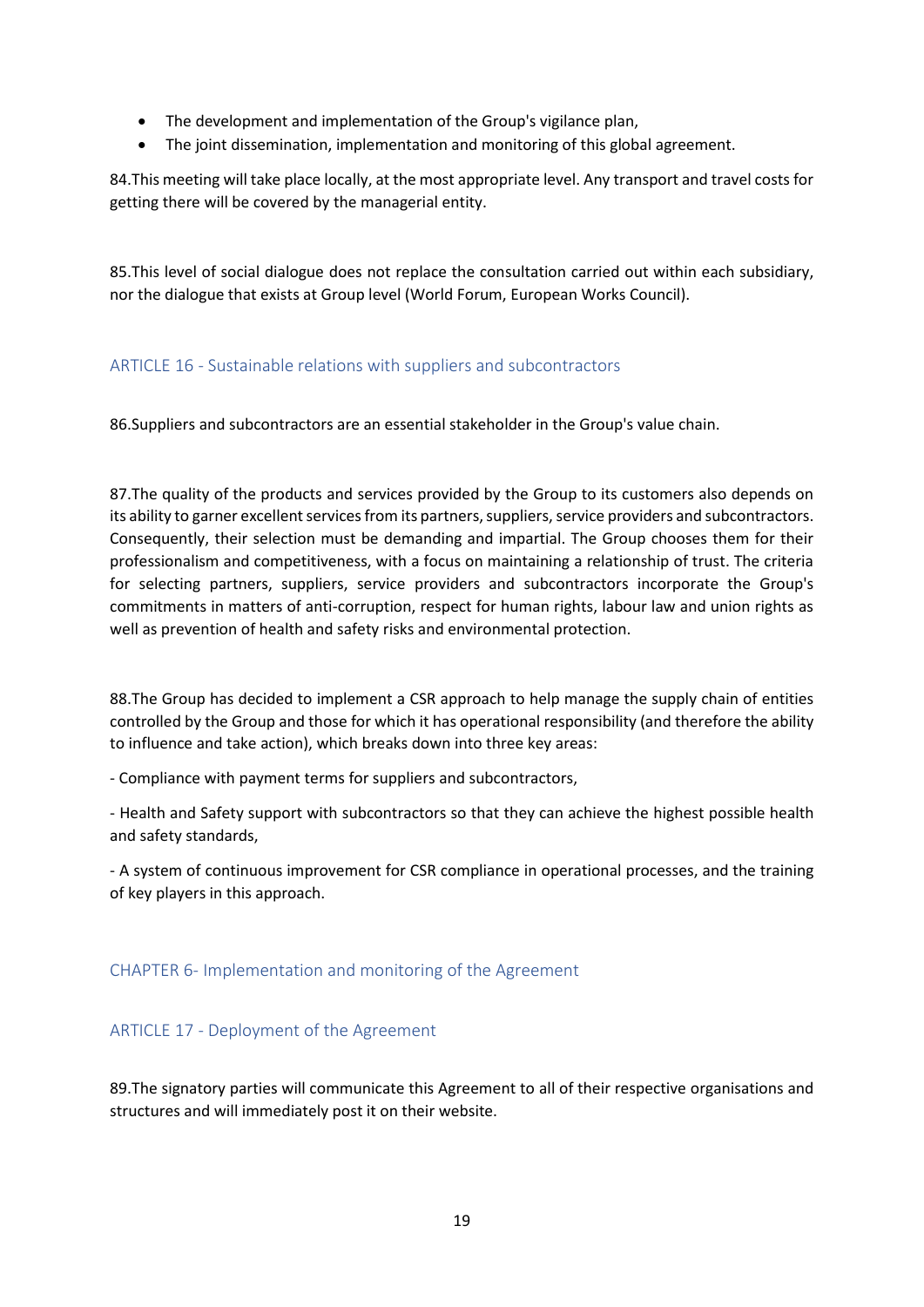90.It will be promptly translated into all the languages of the countries in which the Group operates. The agreement will be made available to employees by any means suited to the local context as part of ENGIE's company social policy. By way of example, it may be sent by email, published on an intranet or brought to the attention of employees via a poster in the workplace. This posting shall specify that employees may obtain a paper copy of this agreement.

91.In addition, ENGIE management and the signatory GUFs must each identify a national contact person in the countries to ensure it is implemented in good faith.

92.ENGIE's Management will make this agreement known to its suppliers and subcontractors and will encourage them to comply with its provisions.

93.ENGIE and the signatory GUFs will organise a joint awareness-raising initiative on the agreement with management and employee representatives and/or the Global Union Federations. The aim is to explain the spirit, purpose and content of the agreement, so that the understanding of the text and its implementation are consistent across all of ENGIE's activities around the world. The forms of such an initiative will be decided by the signatories.

94.In order to promote and publicise the agreement, trade unions will be able to meet with employees under the conditions defined in Article 5 of this agreement.

## ARTICLE 18 - Monitoring of the Agreement

95.This agreement strengthens and extends the Group's social practices. It is not intended to substitute or interfere with the process of dialogue or negotiations carried out at local, national or European level.

96.The implementation of this agreement will be monitored at local level as well as at global level. Its progress will be presented at the annual meeting of the World Forum.

97.The aim is to:

- Improve the implementation of the agreement,
- Identify and correct any discrepancies or breaches of this Agreement,
- Identify and share good practices and take measures to promote them,
- Provide a shared annual update on the deployment of the Vigilance Plan in the Group and management of the risks identified.

98.In the event of suspected serious and repeated violations of the principles of this agreement, the members of the World Forum (Management and Representatives of GUFs) may instruct a mixed union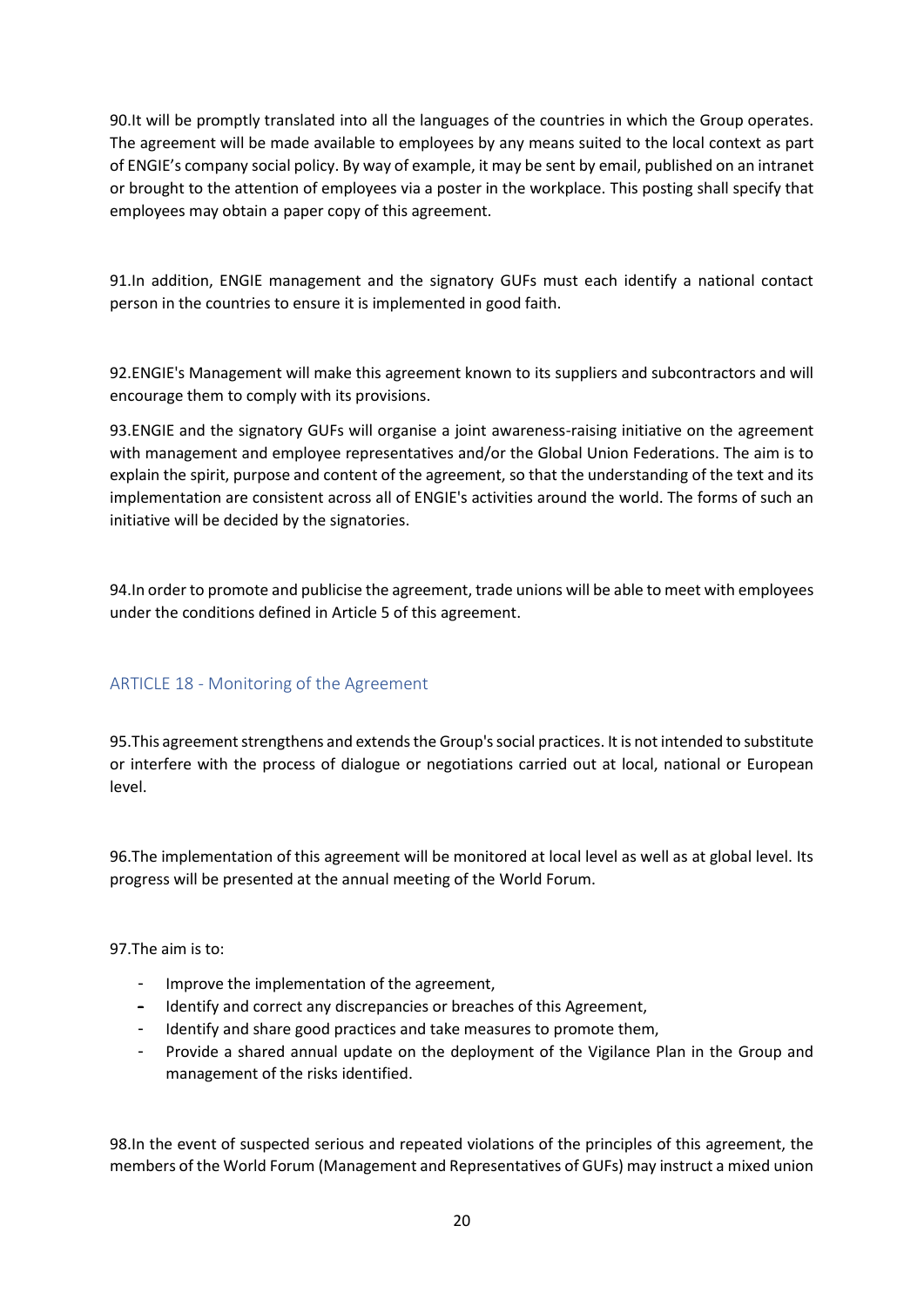and employer delegation - comprising experts chosen by each party - to make an on-site visit. The aim of this visit will be to assess the situation, in particular by meeting with the stakeholders concerned, in order to put forward solutions if violations are found. The delegation will report its findings and recommendations to the World Forum. The costs of the visit will be borne by ENGIE.

## ARTICLE 19 - Conflict resolution / Whistleblowing procedure

99.In the event of any difficulties regarding the interpretation or non-compliance with this agreement, the signatories shall inform each other as far in advance as possible (before any external communication relating to this difficulty) in order to jointly seek an effective and constructive solution in the interest of all parties, through dialogue and within a reasonable time frame.

100.In the event that an employee or other affected person maintains that this Agreement is not being observed, the following procedure will be applied:

- First, the complaint must be brought to the local site management. Employees may request to be assisted by a trade union representative. The Group undertakes to ensure proper evaluation of the dispute, in cooperation with the trade union representatives of local staff.
- In the event that the complaint is not resolved via the social partners at local level, it will be passed on to the national contacts previously identified by ENGIE and the Global Union Federations.
- If the problem persists at national level, it will be dealt with by the signatories of this agreement in close collaboration with the affiliates of the Global Union Federations in the country concerned. It will be brought to the attention of the director responsible, who will ensure that the corrective measures identified with the GUFs are implemented as soon as possible.
- Informal discussions may also be considered appropriate, alongside conflict resolution efforts at local or national level.
- In the absence of resolution, the signatories may jointly appoint a mediator to facilitate the resolution of the conflict.
- As a last resort, the signatories will be able to refer the matter to the competent court within the jurisdiction of ENGIE's head office, regardless of the place of execution of the agreement and/or the intervention of a third party.

101.All the issues dealt with and the solutions provided will be presented at the next annual meeting of the World Forum.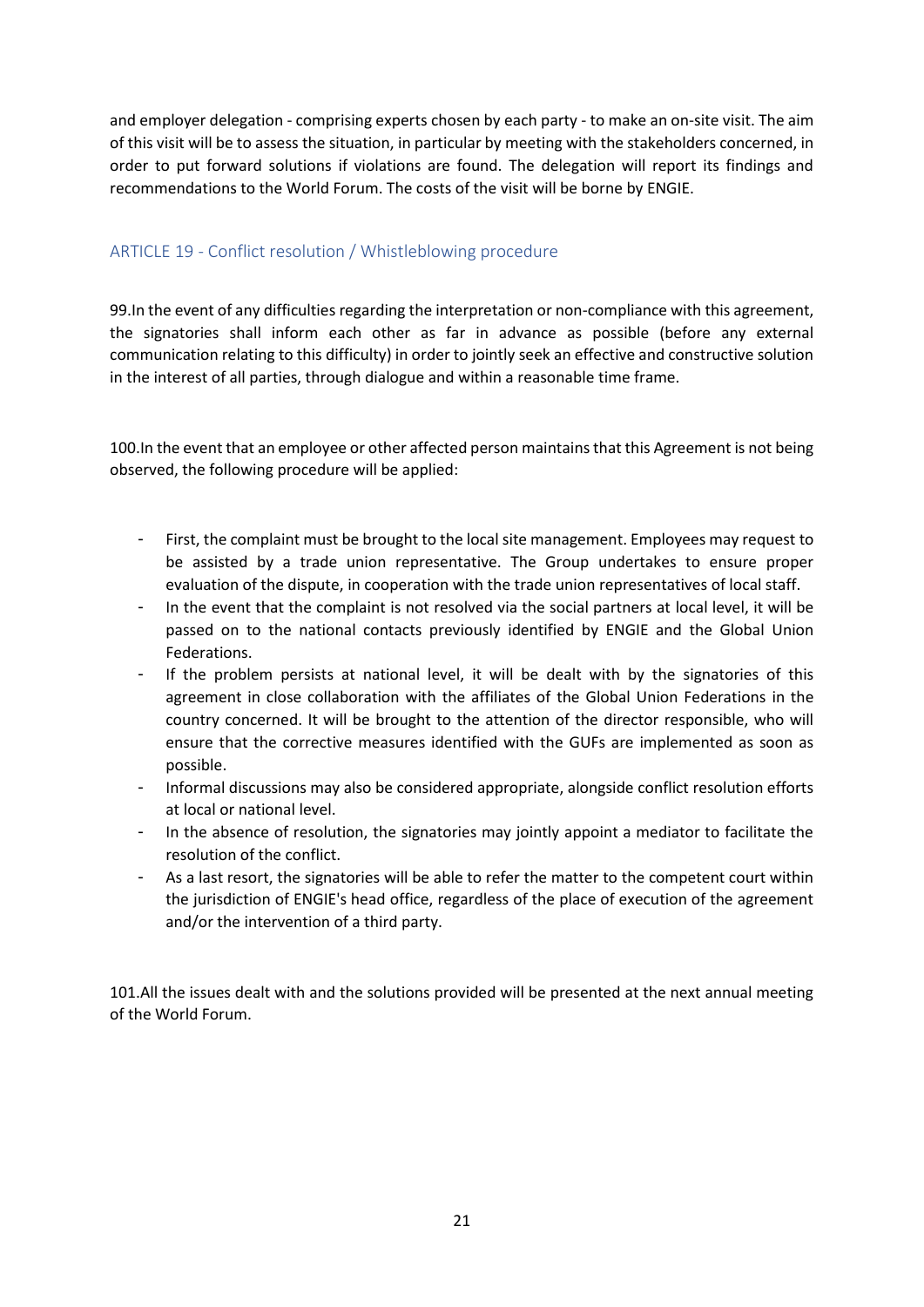#### CHAPTER 7- Final provisions

#### ARTICLE 20 - Entry into force and duration of the Agreement

This Agreement shall enter into force on the date of signature. It is concluded for a period of four (4) years.

#### ARTICLE 21 - Revision of the Agreement

At the request of one or more of the signatory parties, negotiations may be arranged to revise this agreement, under the terms and conditions provided by the French Labour Code.

#### ARTICLE 22 - Renewal of the Agreement

On notice from one of the parties, six (6) months before the end of the agreement, the parties agree to meet to study the possibility of renewing this agreement.

#### ARTICLE 23 - Translation of the Agreement

This agreement shall be translated into the following languages in which the Group operates:

French English Italian Dutch German Arabic Portuguese Spanish Chinese Romanian

102.In the event of an issue with interpretation or a dispute over the text in this Agreement, the signatories agree that the reference text is the French version.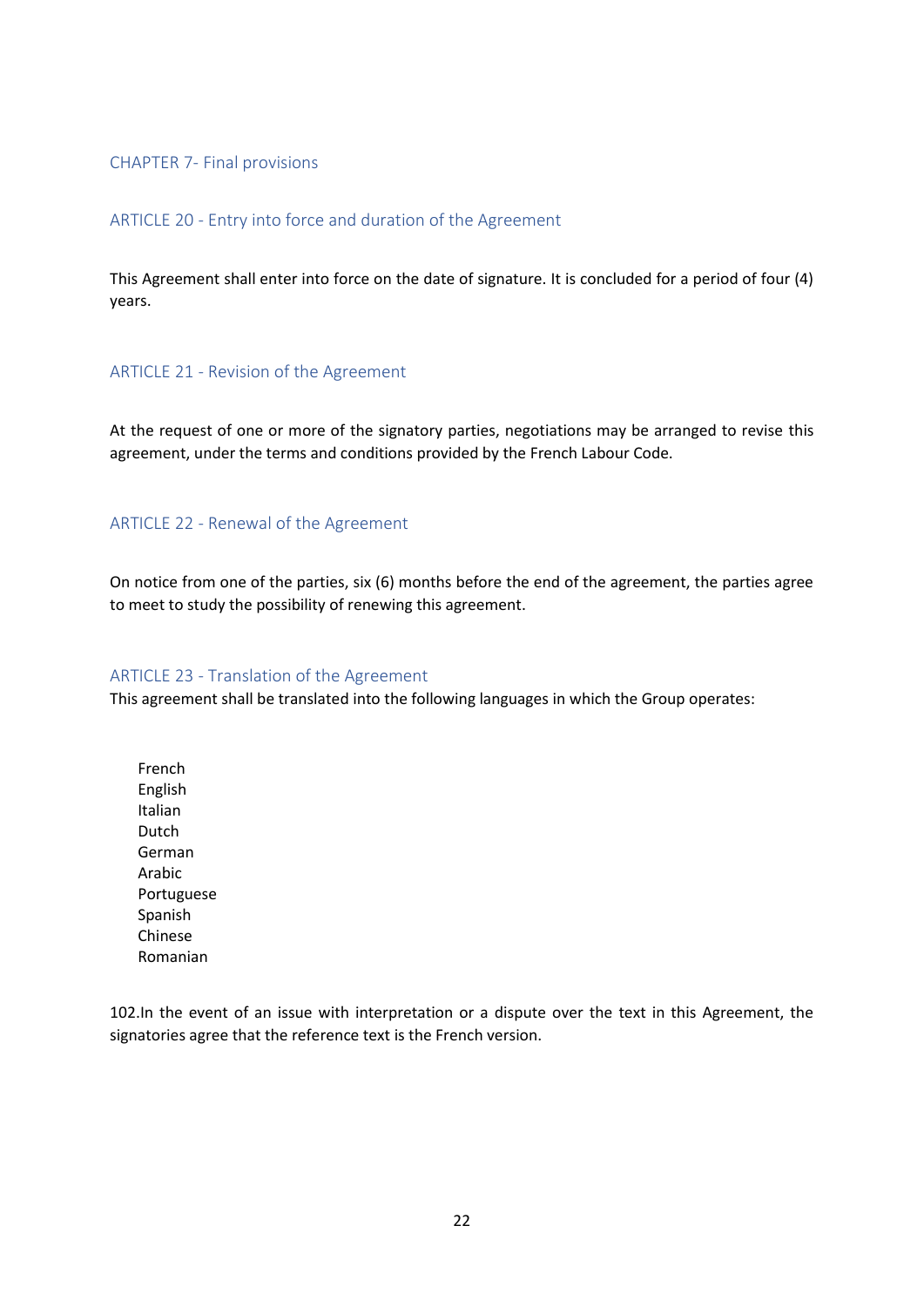Signed in Paris on … /…./ 2021

For ENGIE and its subsidiaries as per the conditions defined in Article 1 of the agreement:

CEO

Mrs. Catherine MacGregor

And the global union federations duly mandated by their affiliates:

| <b>Building &amp; Wood Workers</b><br>International | IndustriAll Global Union | <b>Public Services International</b> |
|-----------------------------------------------------|--------------------------|--------------------------------------|
|                                                     |                          |                                      |
|                                                     |                          |                                      |
|                                                     |                          |                                      |
| M. Albert Emilio Yuson                              | M. Atle HOIE             | Mrs. Rosa Pavanelli                  |

The representatives of the French trade unions at the Group level :

| CG1               | CFE-CGC              | CFDT                  | FO                |
|-------------------|----------------------|-----------------------|-------------------|
|                   |                      |                       |                   |
|                   |                      |                       |                   |
|                   |                      |                       |                   |
|                   |                      |                       |                   |
| M. Yohan THIEBAUX | M. Hamid AIT-GHEZALA | M. José BELO-DOS-REIS | M. Gildas GOUVAZE |
|                   |                      |                       |                   |

The following people took part in the negotiations as members of the Special Negotiating Body:

Luiz Antonio Barboza (Brazil) – Stefano Bassi (Italy) – Thorsten Behnert (Germany) – Lamkhantar Bouchaib (Morocco) – Troy Dunne (Australia) – Daniel Glevan (Romania) – Gildas Gouvaze (France, FO) – Russell Grieve (United Kingdom) – Jonathan Hayward (United Kingdom) – Philippe Lazzarotto (France, CFE-CGC) – Cor Smeenk (Netherlands) - Inias Smit (Belgium) – Robert Textoris (EWC Secretary) – Yohan Thiebaux (France, CGT) – Thierry Vanestrenvord (France, CFDT).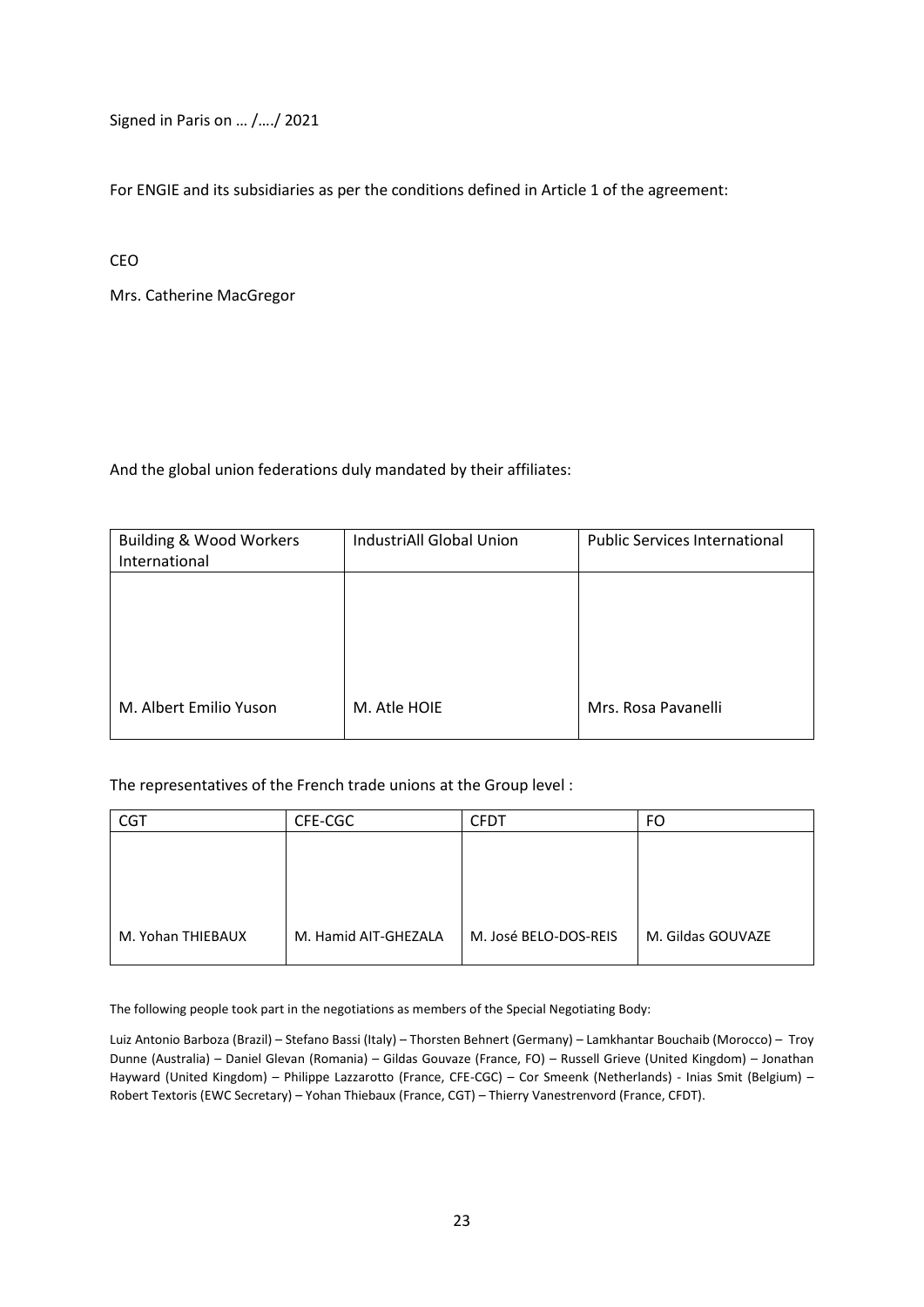### DOCUMENTS INCORPORATED

## TO ENGIE'S GLOBAL FRAMEWORK AGREEMENT

Document 1 – GLOBAL HEALTH & SAFETY AGREEMENT

Document 2 – COMPOSITION AND OPERATION OF THE WORLD FORUM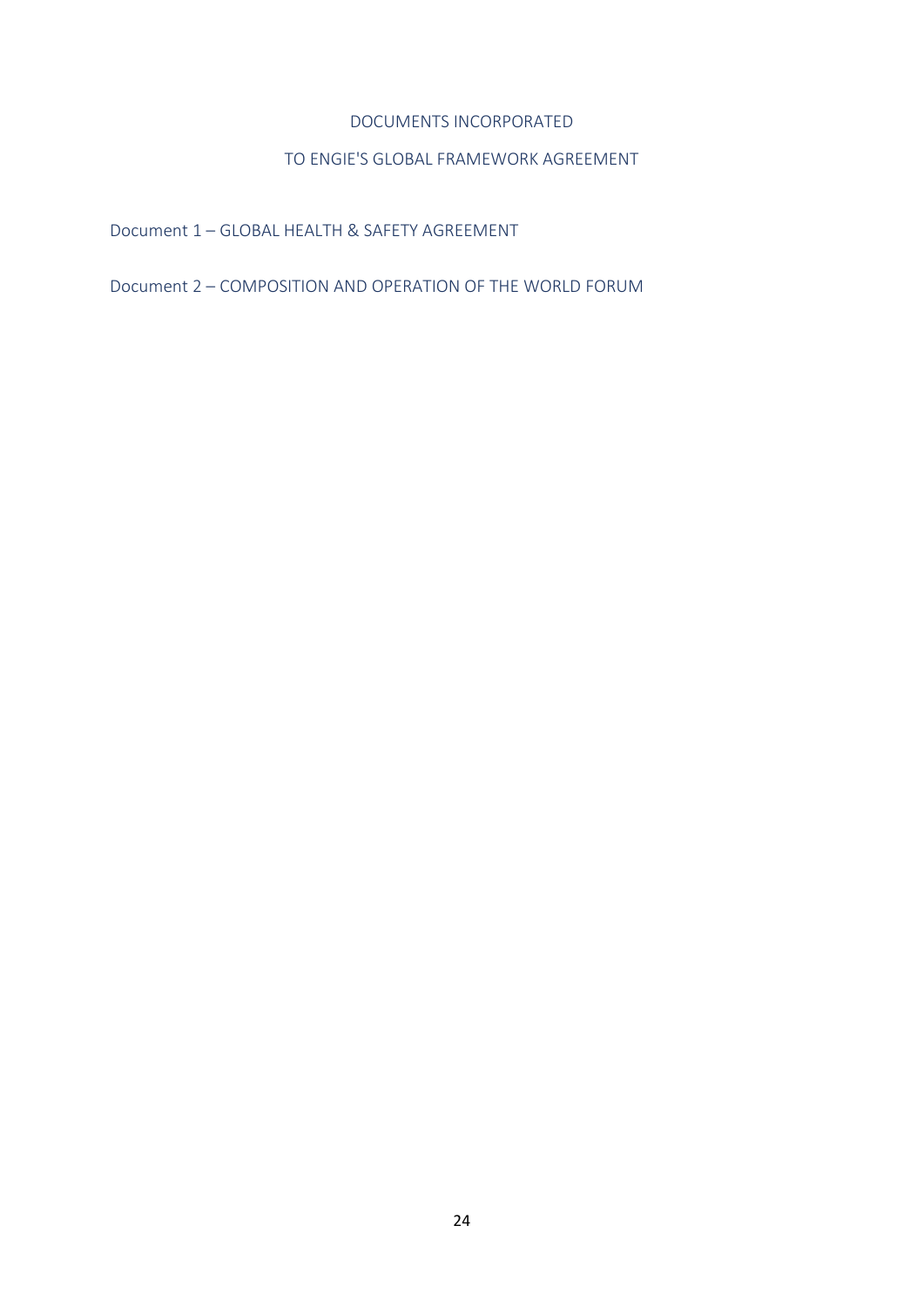## **GLOBAL AGREEMENT ON HEALTH & SAFETY**

## **OF THE ENGIE GROUP**

## **PREAMBLE**

One of the objectives of the signatories of the ENGIE global agreement of 16 November 2010 on fundamental rights, social dialogue and sustainable development was to continue the social dialogue, and in particular to achieve global agreements on specific issues, including health and safety.

The ENGIE global framework agreement was renegotiated in 2021. This agreement on health and safety has been updated and incorporated as an annex of the aforementioned agreement.

The signatories of this agreement therefore resolve to define and implement some fundamental principles regarding health and safety at work within ENGIE companies, and to the fullest extent possible, within the ENGIE supply chain and sphere of influence<sup>12</sup>.

Health and safety for all is at the heart of the ENGIE's human and social project. The Group's ambition is to get each and every person - Director, Manager, Employee, Service Provider - to play a proactive role in their health and safety and in that of others.

This fundamental requirement was formalised on 23 February 2010 through the signature of an European Group Agreement which sets out the fundamental health and safety principles, backed by a Group Action Plan, on 5-year time frame,, which identifies concrete actions to be carried out over that period.

ENGIE and the Global Union Federations have expressed the wish to strengthen and extend these initial commitments by giving them a global dimension, through this agreement.

<sup>&</sup>lt;sup>12</sup> See the OECD Guidelines for Multinational Corporations, and the UN Guiding Principles on Business and Human Rights for references to the sphere of influence concept. As examples, ENGIE's sphere of influence could include: partnerships, co-production agreements, suppliers and/or vendors, and contractors and sub-contractors of any of these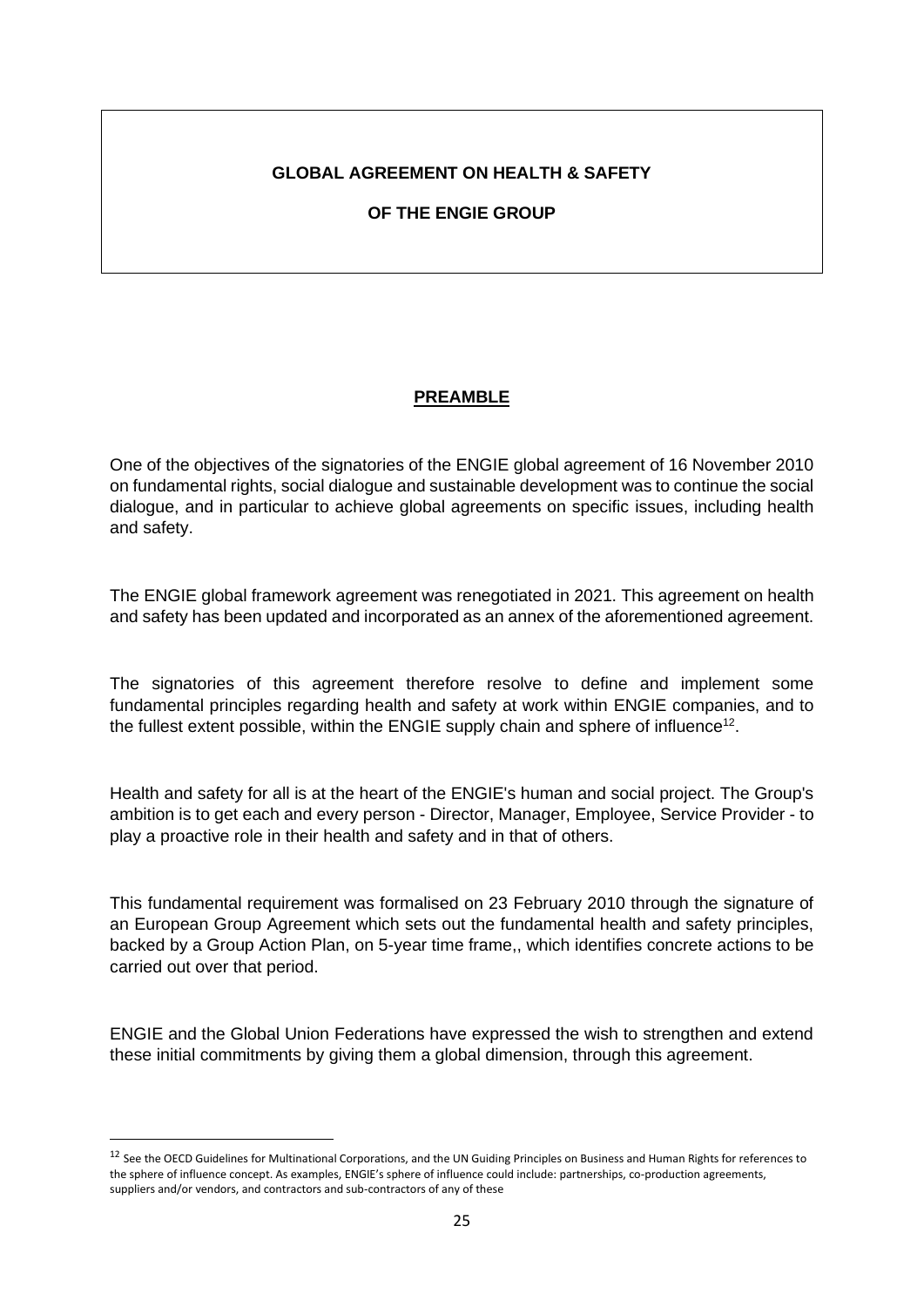# **PART 1 : SCOPE OF APPLICATION**

The legal scope of application of this Agreement on the fundamental principles governing health and safety is global. This agreement supplements and is based on, but does not supersede or nullify, the European Group Agreement of 23 February 2010 (and any subsequent revisions) which continues to apply in Europe. It is therefore applicable to all ENGIE sites and operations, and globally consolidated subsidiaries within the ENGIE consolidation scope. To the fullest extent possible it is also applicable to sites and operations within ENGIE's sphere of influence, without any geographical restrictions.

## **PART 2 : PRINCIPLES**

The promotion and maintenance of the highest degree of physical, mental and social wellbeing of workers in all occupations and the prevention amongst workers of departures from health<sup>13</sup> caused by their working conditions<sup>14</sup> is based on respect for eight (8) basic principles :

1. Taking risks into account in any decision-making process

Prior to any decision (project, acquisition, investment, operations, large-scale organisation, contract with a client, etc.) it is important to identify the hazards and assess risks in order to control them.

All Group processes, and in particular procurement processes, must also take into account risk aspects as an overriding criterion.

People's health and safety must prevail over continuity of services.

Risk assessment and control decisions must always take into account the appreciations of those who face the risk. Adequate resources must be allocated to identify the hazards and control risks to meet health and safety commitments.

2. Participatory approach to the prevention of hazardous situations

Accident and occupational diseases prevention<sup>15</sup> is based on the recognition that the number of accidents, incidents, particularly of high potential severity, malfunctions and hazardous situations are linked.

Identifying hazardous situations and adopting preventive and corrective measures requires joint and active participation from management, health and safety experts, employees and their trade unions (or where none such exist, with the most

<sup>&</sup>lt;sup>13</sup> For example : accident and illness

 $14$  The definition is from the ILO/WHO joint definition of occupational health. Hazard refers to the inherent properties of something, while risk refers to the extent of exposure to a hazard and the likelihood that it will cause harm

<sup>&</sup>lt;sup>15</sup> The Group's Health & Safety rule n°3 lays out the minimum requirements for effective management of accidents and incidents linked to the activities of ENGIE entities and aims to prevent them reoccurring through a detailed analysis of the causes and targeted communication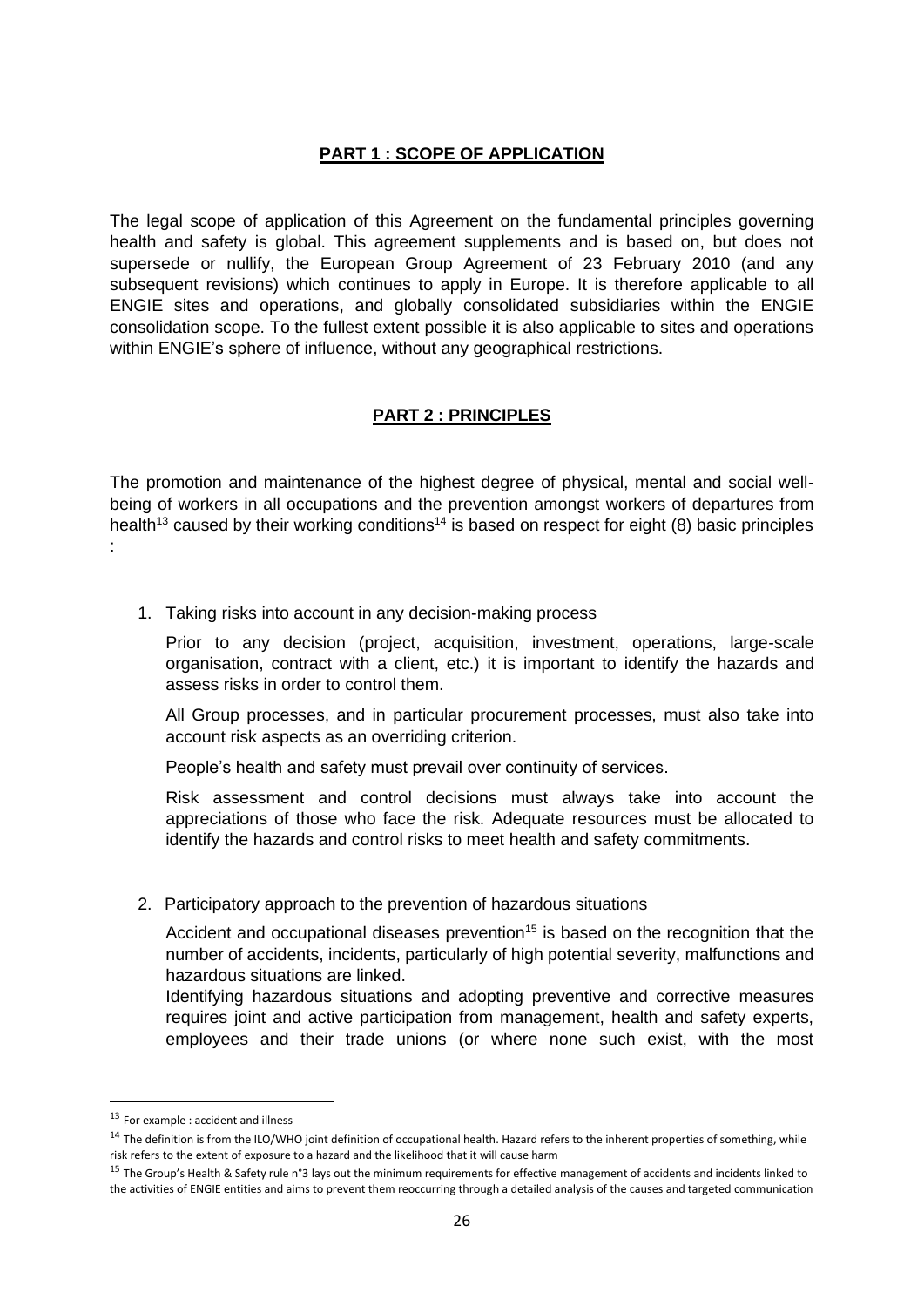representative body or organisation according to country)<sup>16</sup> in order to achieve a sustainable reduction in the number of hazardous situations and behaviours. The joint analysis of accidents, occupational diseases, incidents and dangerous situations by these various groups of people must lead to the search for and the treatment of the underlying causes, which can be technical, organisational, human and/or which related to the work environment.

3. Promotion of a climate of trust and dialogue

The involvement expected from each and every one requires the promotion of a climate of trust and dialogue whereby all employees are encouraged to join forces to eliminate hazards wherever possible, reduce risks, and build a real shared integrated health and safety culture.

Employee motivation is developed through encouragement of proposals for prevention and training, and recognition of successful ones.

In this spirit, identifying mistakes is a source of progress. In most cases, they are caused by organisational and human factors.

Moreover, the Group undertakes to assist any employee who may be held legally responsible for health and safety aspects relating to his work, in consultation with the employee concerned.

4. Classification of prevention

This undertaking consists, in order of priority, of:

- eliminating hazards at their source,
- reducing the probability of occurrence of the undesirable event through preventive measures aimed at limiting risk exposure to a level in line with the principle of ALARP - As Low As Reasonably Practicable,
- creating collective protection mechanisms (e.g. engineering controls) to reduce the potential seriousness of the undesirable event,
- wearing personal protective equipment.
- 5. Intercomparison, sharing and feedback provision

Internal and external comparison (benchmarking<sup>17</sup>) as well as the provision of feedback enable the identification and sharing of good practices as well as the development of our capacity to act when it comes to prevention. These take into account the analysis of accidents, incidents, industrial malfunctions, hazardous situations and health hazards. Other quantitative or qualitative indicators as discussed with the "Extended Reference Group on health & safety Committee" may also be observed and subject to audit.

 $^{16}$ ENGIE undertakes to involve the employee representative bodies in the analysis of hazards, risks and accidents, regardless of the applicable national legislation

<sup>&</sup>lt;sup>17</sup> While recognizing the limitations of statistics and audits, benchmarking needs to be carried out using auditable Group indicators in order to allow entities to compare themselves appropriately, with a view to achieving real improvement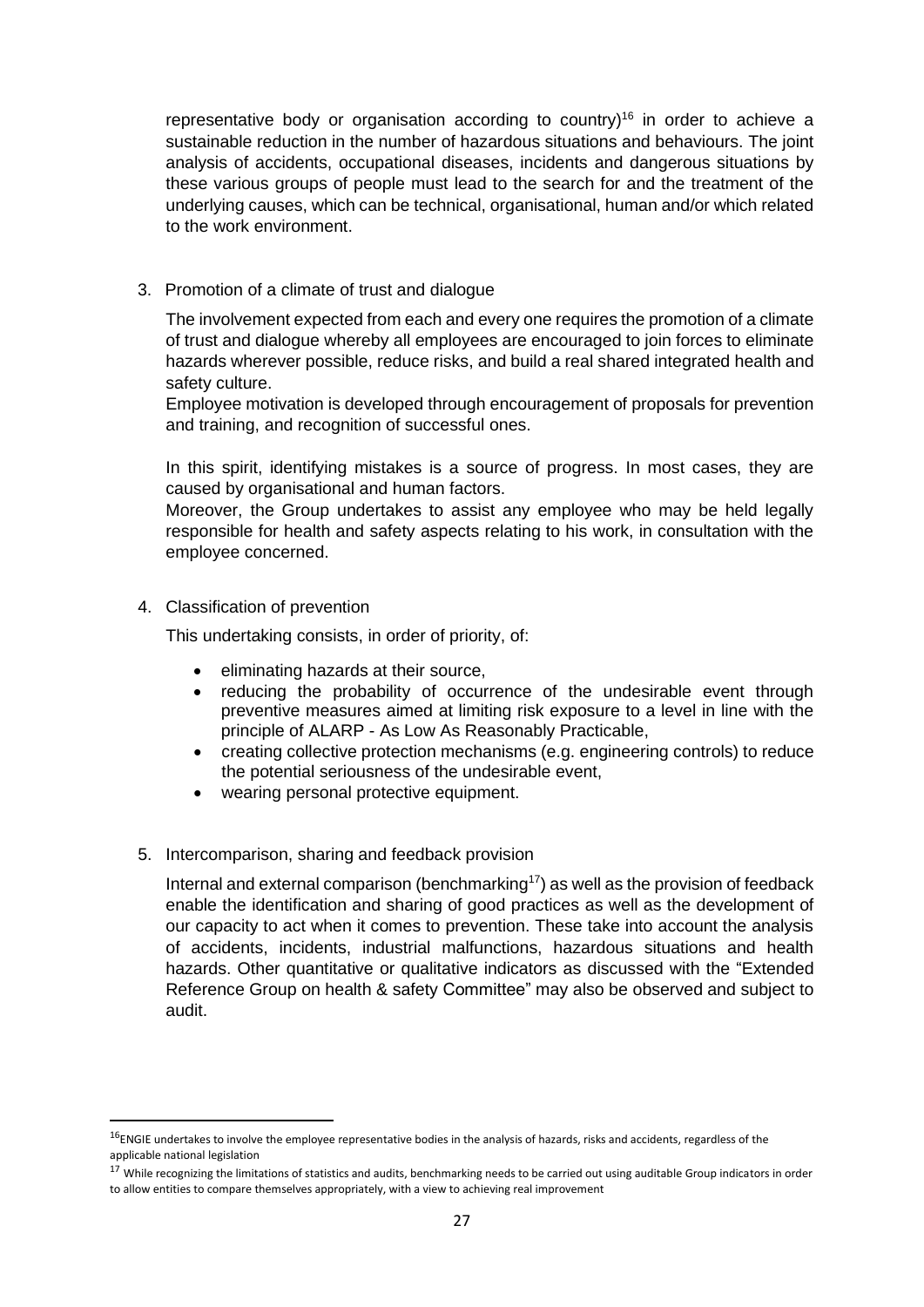6. A prevention and protection level to our service providers<sup>18</sup> equivalent to that of our employees

Service providers and external workers contribute to the quality of our activities and to the safety of our processes. We therefore need to define health and safety conditions that are in line with our requirements in writing, promote them together, and ensure they are carried out.

In order to limit risks, we will look, in particular, at limiting the number of levels of subcontracting.

## 7. Compliance with regulations and internal rules

Compliance with local regulations is mandatory. Moreover, the Group's internal rules apply to all entities irrespective of where they are located or their circumstances. They impose a minimum level which may be higher than local requirements.

These regulations, rules and instructions must be known, understood, and complied with by all of those who need to apply them.

Mistakes can be punished as such if, after in-depth analysis, they are found to be intentional and/or recurrent.

## 8. Crisis management preparation

Each entity, regardless of its size, prepares, jointly with the employee representatives, an internal emergency plan ensuring business continuity, as long as employees' health and safety are not at risk, which must include:

- alert and evacuation procedures,
- necessary resources to cater to and control all foreseeable emergency situations,
- organisation of crisis management including a business continuity plan.

The operational nature of internal emergency plans must be checked regularly through appropriate drills. Feedback on these drills and on actual incidents or accidents will enhance the continuous improvement process.

## **PART 3 : SUPPORT POINTS**

The prevention approach is based on the involvement of managers and of each and every one, on dialogue between employees and management, on a management and communication system. It must encourage a strengthened shared culture with regard to group health and safety.

*Article 3.1 : Involvement of managers*

<sup>&</sup>lt;sup>18</sup> The Group's Health & Safety rules n°1 and 2 respectively, set out the minimum Group-wide requirements for when a temporary worker is hired or when certain activities are trusted to a business external to the Group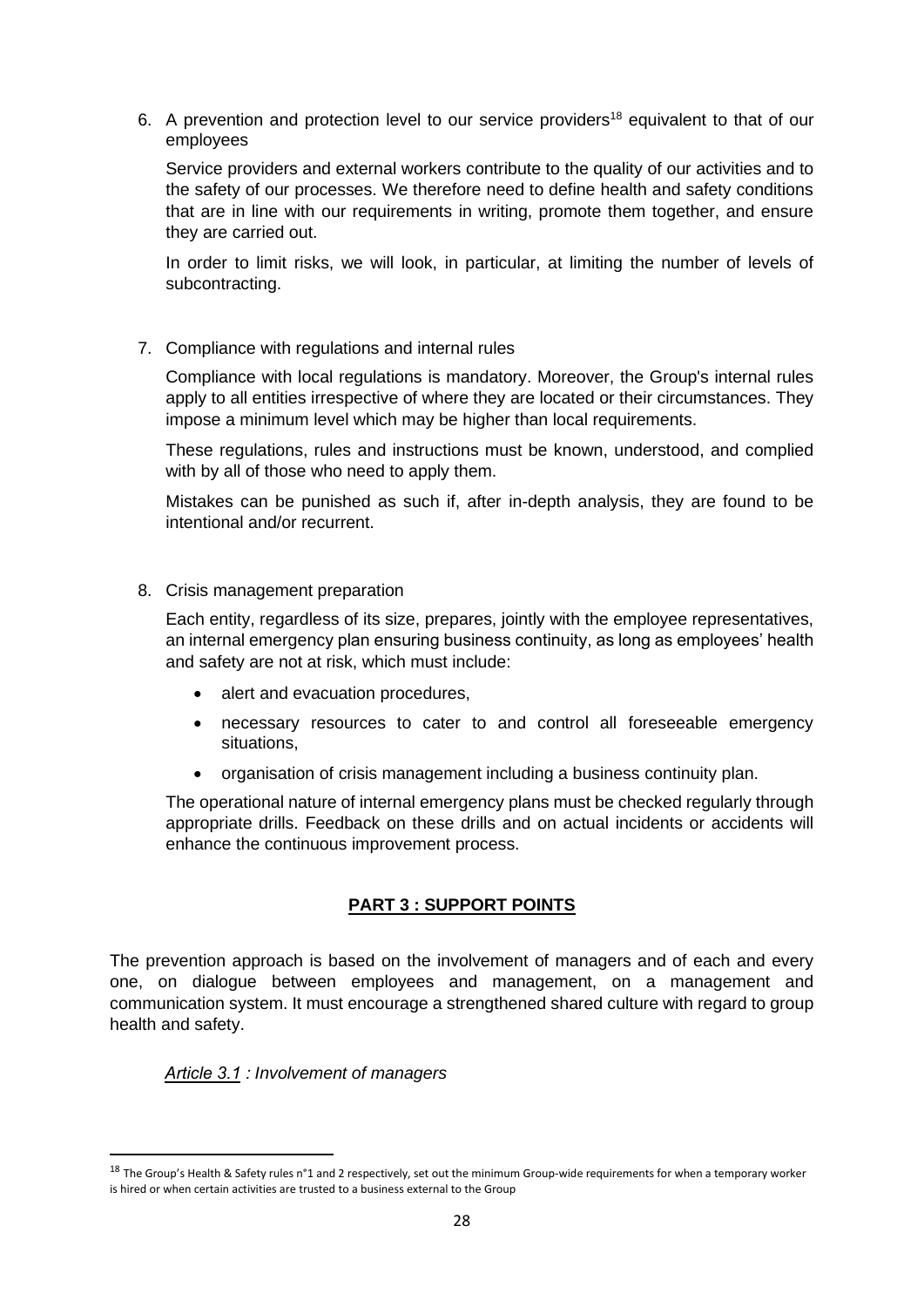Managers' commitment<sup>19</sup> in the field of health and safety consists in particular of :

- $\circ$  ensuring that the work environment is sound and safe through hazard identification, risk assessment and control, and monitoring,
- $\circ$  facilitating a strong internal responsibility system that clarifies and formalises the roles and responsibilities of each and every one integrating social dialogue with employees and their trade unions (or where none such exist, with the most representative body or organisation according to country),
- $\circ$  allocating work in such a way as to ensure the adequacy of skills and the organisation of workload,
- $\circ$  taking direct operational responsibility for safety with the support of experts,
- o preparing procedures, disseminating them, ensuring they are properly understood, and monitoring their application through all appropriate measures $^{20}$ ,
- o training and developing expertise:
	- of line managers in health and safety management,
	- of the personnel in risk assessment and in the application of the related procedures,
- o informing of all personnel on their rights:
	- to receive information and training about the hazards of their work and how to perform it safely;
	- to refuse to perform or to shut down unsafe work where there are reasonable grounds to believe that the work in question endangers health or safety;
	- to play a full and meaningful role in the internal responsibility system, notably via the Joint Health and Safety Committee (or where none such exist, with the most representative body or organisation according to country),
- o mobilising employees, individually and collectively, as part of a participatory approach to continuous improvement and maintenance of best practices,
- o leading by example in terms of behaviour, professionalism, rigour,
- o demonstrating commitment through regular presence in the field and at team level,
- o suspending or discontinuing an activity if it cannot be carried out in accordance with the required health and safety conditions,
- o Integrating, assisting and supporting disabled employees and those who return to activity after an accident or illness.

*Article 3.2*: *Involvement of each and everyone* 

Health and safety requires everyone's participation, irrespective of their position within the company<sup>21</sup>. In practice, this consists of:

<sup>&</sup>lt;sup>19</sup> The Group's Health & Safety rule n°6 instates compulsory annual evaluations for managers on their level of commitment, their results and those of their teams in the area of Health and Safety

<sup>&</sup>lt;sup>20</sup> The Group's Health & Safety rule n°5 sets out the minimum requirements for the implementation of a system of work permits.

<sup>&</sup>lt;sup>21</sup> The employee representative bodies and trade unions play a key role in improving health and safety for all stakeholders in the business.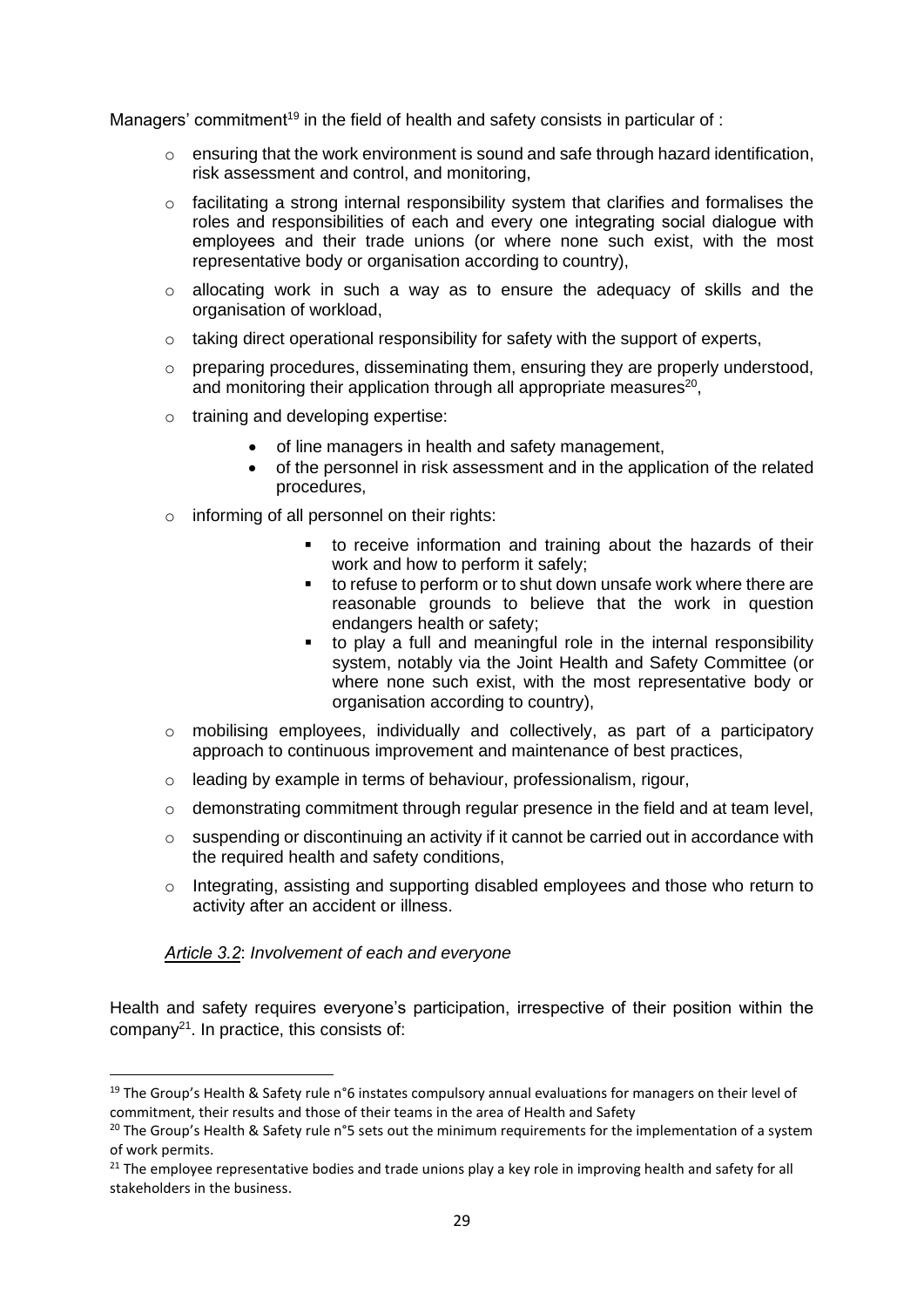- o building a strong internal responsibility system integrating social dialogue with employees and their trade unions (or where none such exist, with the most representative body or organisation according to country),
- o respecting the rights of workers to know about workplace hazards, and to refuse or shut down unsafe work,
- o understanding and applying rules and procedures,
- $\circ$  actively participating in training and education courses, to develop the knowledge and skills necessary for evaluating risks and applying the related instructions,
- o making sure that the hazards of each activity have been properly identified and the risks assessed and controlled before each intervention. In the event of serious and imminent danger, stopping the activity immediately,
- o actively ensuring his own health and safety and that of others,
- o raising awareness of both hazardous situations and good practices,
- o taking initiative and proposing improvements.

### *Article 3.3*: *Dialogue between employees and management*

Health and safety are common issues of corporate cohesion which require a willingness of all parties to enter into dialogue and consultation.

At Group level, an "Extended Reference Group on health and safety " will be composed of management representatives, not more than eight (8), and of eight (8) worker representatives, if possible from ENGIE subsidiaries.

The worker representatives will normally be drawn from the following organizations: IndustriALL Global Union (2), Public Services International (2), Building and Woodworkers International (2), and 2 from the European "Health & Safety Steering Committee". By mutual agreement the organizations appointing the eight worker representatives will seek to have representation from all geographic regions of ENGIE operation, and to include at least three (3) women.

The "Extended Reference Group on health and safety " 's role is to see to it that the commitments and principals in this agreement are fulfilled, and suggest actions for improvement.

It monitors performance in terms of health and safety, in compliance with legal provisions and the standards and recommendations from the International Labour Organisation, and can pass their suggestions to ENGIE Health & Safety management.

Twice a year, the members of the "Extended Reference Group on health and safety" will be informed of activities and significant events.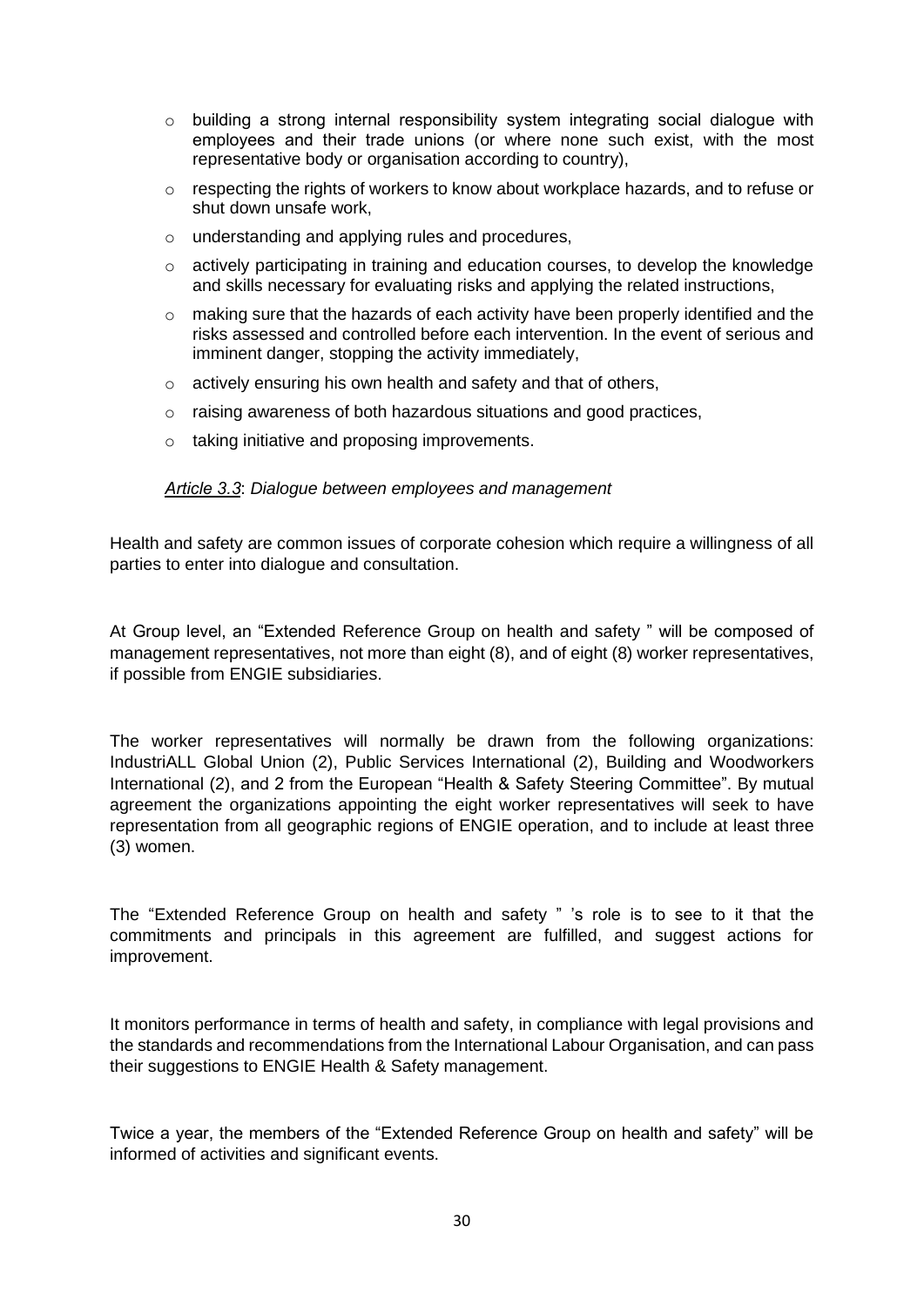Once a year, the Health and Safety ENGIE Management will present a summary of health and safety activities and results to the "Extended Reference Group on health & safety ", and at the annual World Forum meeting, in particular regarding the implementation of this agreement's principles and commitments.

Locally in each entity, Joint Health and Safety Committees, made up of employee representatives and their trade unions (or where none such exist, with the most representative organisations according to country) and management representatives with the support of occupational doctors and of experts in the field of health and safety, monitor health and safety results, and are involved in identifying hazardous situations, planning and following up on preventive measures.

## *Article 3.4 : Medium Term Action Plan and Communication*

In order to take into account ENGIE's activities and location, a medium-term Health and Safety action plan (over five years ) will be implemented by major geographical area and/or type of activity. The follow-up will be done each year during the Annual World Forum meeting.

As part of the development of social dialogue, the works of the "Extended Reference Group on health & safety " as well as the objectives set will be systematically shared with representatives of Global Union Federations at the annual meeting of the World Forum in the presence of General Management. Information will be forwarded at least one month prior to the meeting of the World Forum.

After these discussions, the Health & Safety Department of ENGIE will inform Health & Safety Managers of each of the Group's Business Units of the analyses, comments and recommendations from the "Extended Reference Group on health & safely" .

Moreover, it is essential to have a bidirectional communication. It must promote:

- $A$  knowledge:
	- of health and safety policy,
	- of the objectives sought,
	- and of results,
- $\uparrow$  the sharing of feedback and of internal and external good practices.

Communication must be transparent, concrete, positive, participative, in order to consolidate the health and safety culture. It must allow a response to all Health and Safety questions brought up by staff.

ENGIE also communicates on risk prevention or reduction with its clients, its service providers and more generally with third parties concerned by its facilities and activities. Communication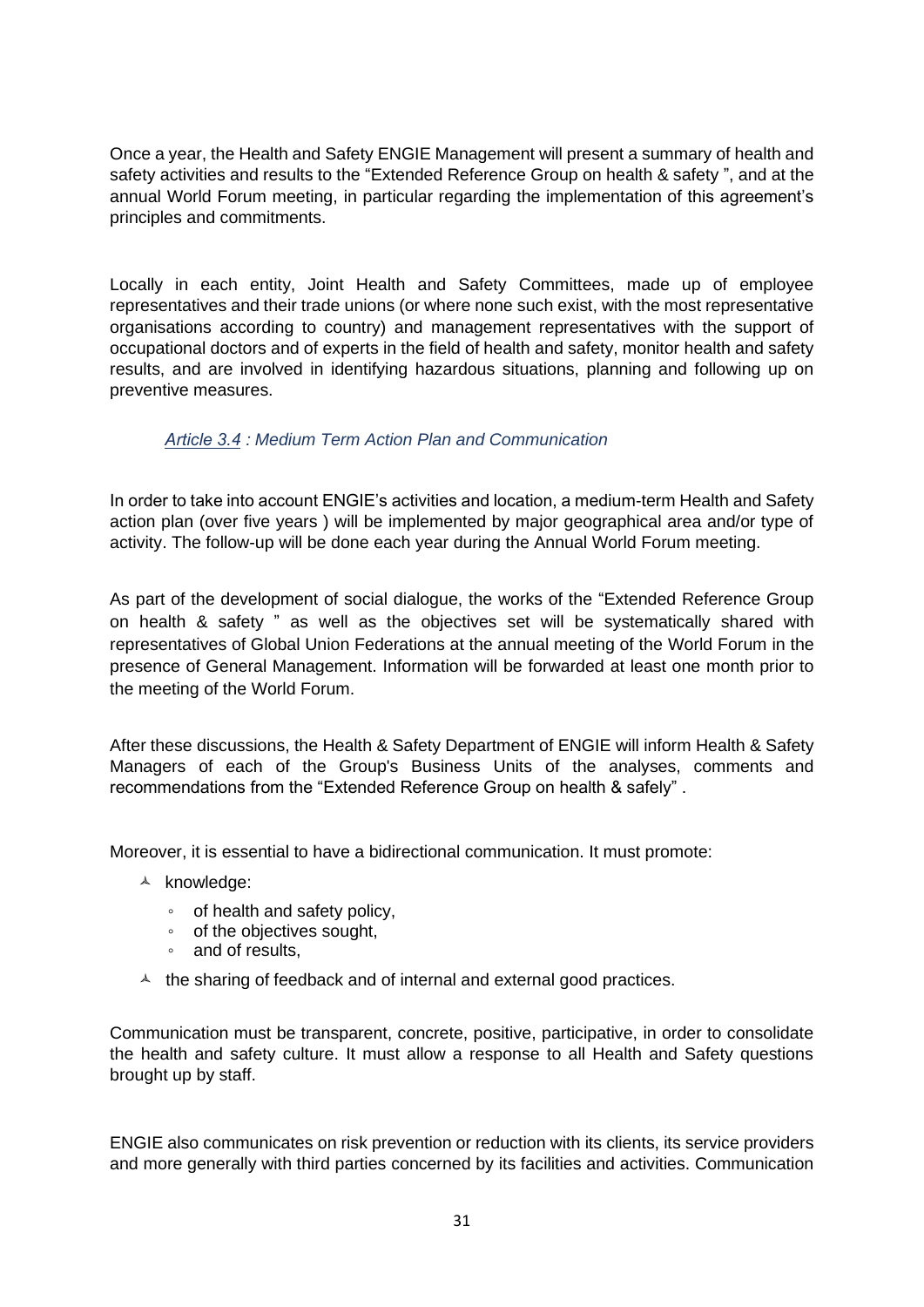must extend to all clients who are users of its products and services and to the public concerned.

# **PART 4 : SPECIFIC PROGRESS GOALS**

Through this global agreement, ENGIE undertakes in particular to achieve the following progress goals :

- $\blacktriangle$  Eradication of fatal accidents having a causal link with the Group's activities<sup>22</sup>.
- $\triangle$  Continuous reduction of the number of accidents at work while maintaining attention on the quality of statistics and guarding against unintended consequences (e.g. reduced reporting to meet the target).
- $\triangle$  Continuous improvement of health at work<sup>23</sup> by phasing out products containing substitutable toxic substances, in particular CMR substances (chemicals classified as carcinogenic, mutagenic or toxic to reproduction).

In addition, the signatories are aware of the issues that sub-contracting activities involve in terms of health and safety, both for employees of the concerned companies and for third parties.

Given that recourse to sub-contracting is particularly significant in the construction phase of industrial and infrastructural projects,  $ENGIE$  undertakes that, for each of these projects<sup>24</sup>, which are in rapid international expansion, a health and safety procedure will be established ensuring that :

- $\triangle$  an assessment is carried out of the risks involved at each phase of the project: launch, planning, implementation, closing and transfer,
- $\triangle$  local health and safety regulations are identified and complied with,
- $\uparrow$  that clauses of contracts with sub-contractors include health and safety requirements to be complied with,
- $\uparrow$  the final approval includes criteria for the acceptance and inspection of Health and Safety aspects.

# **PART 5 : FINAL PROVISIONS**

The "Extended Reference Group on Health and Safety " is responsible for monitoring the Agreement in accordance with the conditions laid down in Article 3.3 and for defining the indicators as well as the terms to monitor and control.

 $22$  ENGIE drew up 9 "Life-saving rules" that are at the heart of a system in which each person has a role to play and which aims for zero fatal or serious accidents.

<sup>&</sup>lt;sup>23</sup> The Group's Health & Safety rule n°7 sets out the minimum requirements that the whole Group's entities should respect in order to protect and preserve, at medium and long term, health and safety of our Group's employees and our service providers

<sup>&</sup>lt;sup>24</sup> The Group's Health & Safety rule n°9 sets out the minimum requirements in terms of Health & Safety for all Group's entities as part of their projects.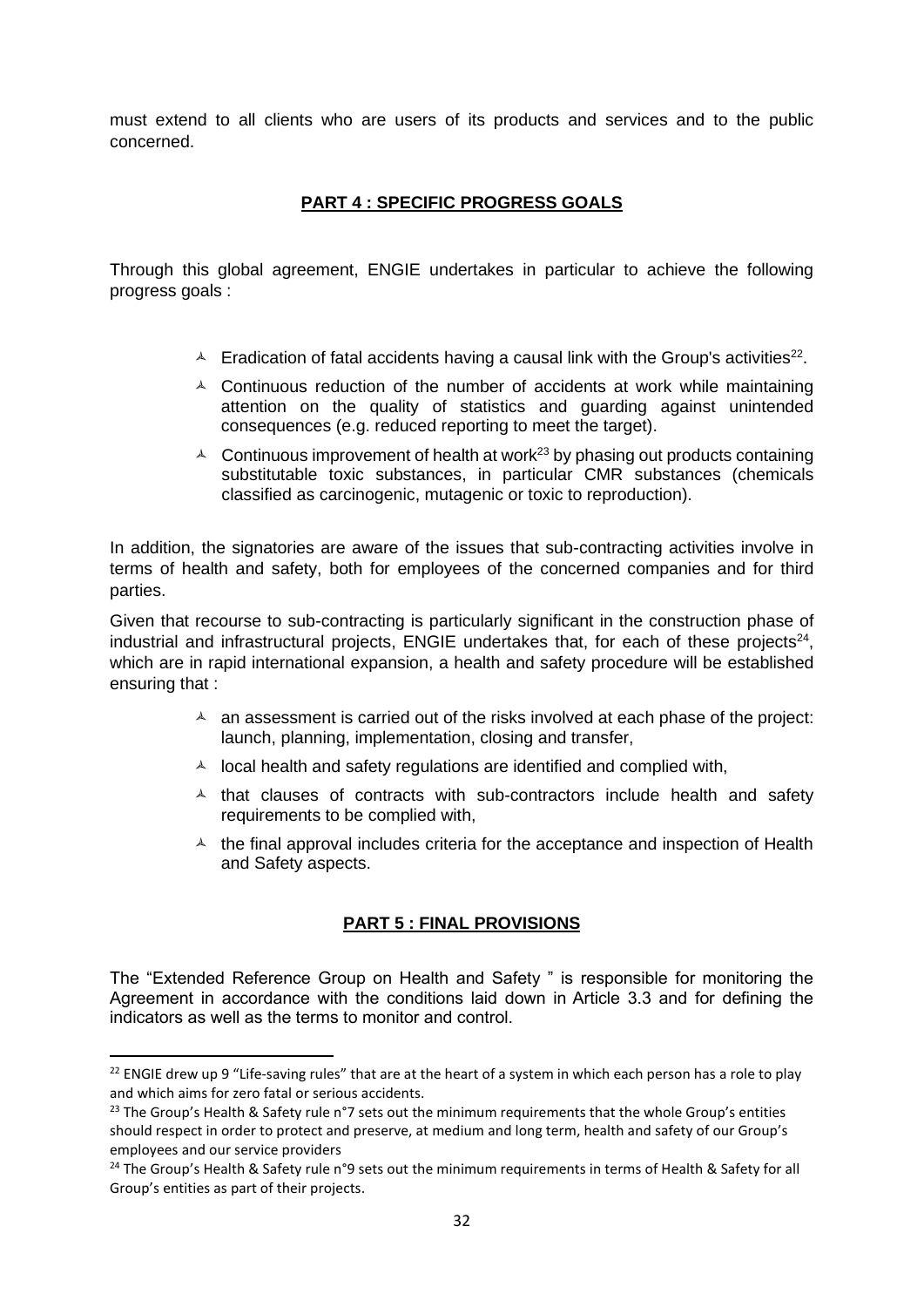This agreement will be translated into all relevant languages. However, only the original version in English (the signed version) is considered to be authoritative. Questions relating to the interpretation of this agreement are the sole prerogative of the "Extended Reference Group on Health and Safety ".

This agreement will come into effect on 13 May 2014 and is entered into for an unlimited period. It may be revised in accordance between ENGIE Management and at least 2 of the Global unions who signed it.

It may be terminated with advance notice from any party respecting a deadline of six months. In case of termination, the signatories agree to meet within this period of termination (six months) seeking to replace this agreement by an amended version.

This agreement is signed in 5 originals. Each Global Unions signatory will have an original copy.

Paris, 13 May 2014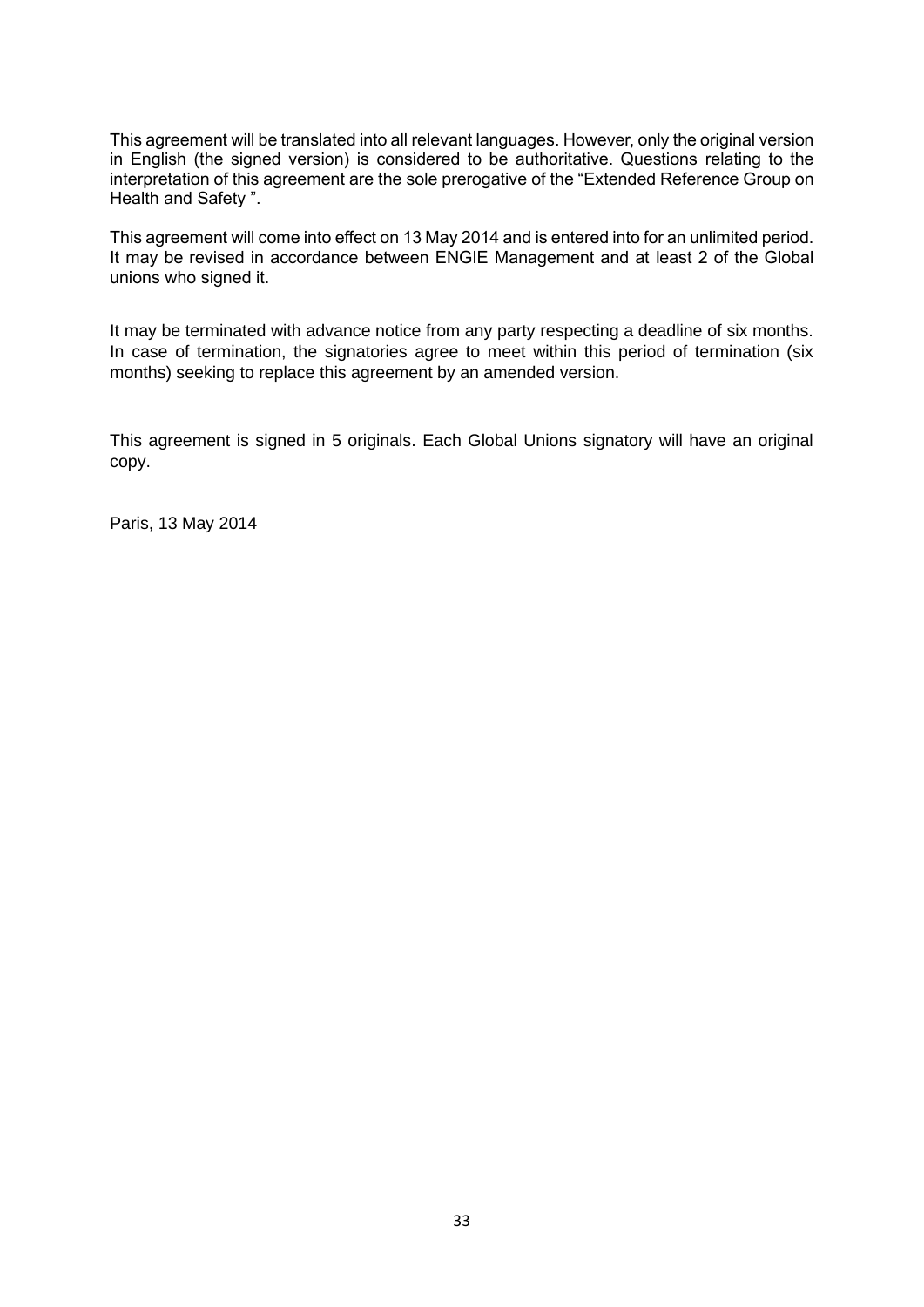### **COMPOSITION AND OPERATION OF THE WORLD FORUM**

### **I - Composition**

The World Forum referred to in Article 1 of Part IV of this agreement is chaired by the CEO of ENGIE SA or his/her duly authorised representative.

The forum is made up of:

- A representative from each of the Global Union Federations that have signed the agreement;
- Representatives of Group employees appointed from among the affiliated trade unions of the Global Union Federations that have signed the agreement;
- Representatives of Group Management.

The members of the forum representing ENGIE staff must be employees of a company that ENGIE controls either directly or indirectly. These members shall come from a country where ENGIE has a significant presence.

The composition of employee representation takes into account the geographic footprint of the Group.

- **For France:** four members appointed by the representative trade unions within the scope of the Group;
- **For the rest of Europe**: five representatives;
- **For the Americas**: two representatives;
- **For the Middle East**: one representative;
- **For Africa:** one representative;
- **For Asia Pacific:** one representative.

The Secretary of the European Works Council is an ex officio member of the World Forum.

#### **That is a total of 18 members representing Group employees and the Global Union Federations.**

Management representatives are appointed by the Executive Vice President in charge of Human Resources. Their number cannot exceed five people.

The forum may invite experts or third parties to take part in its sessions for specific items on the agenda.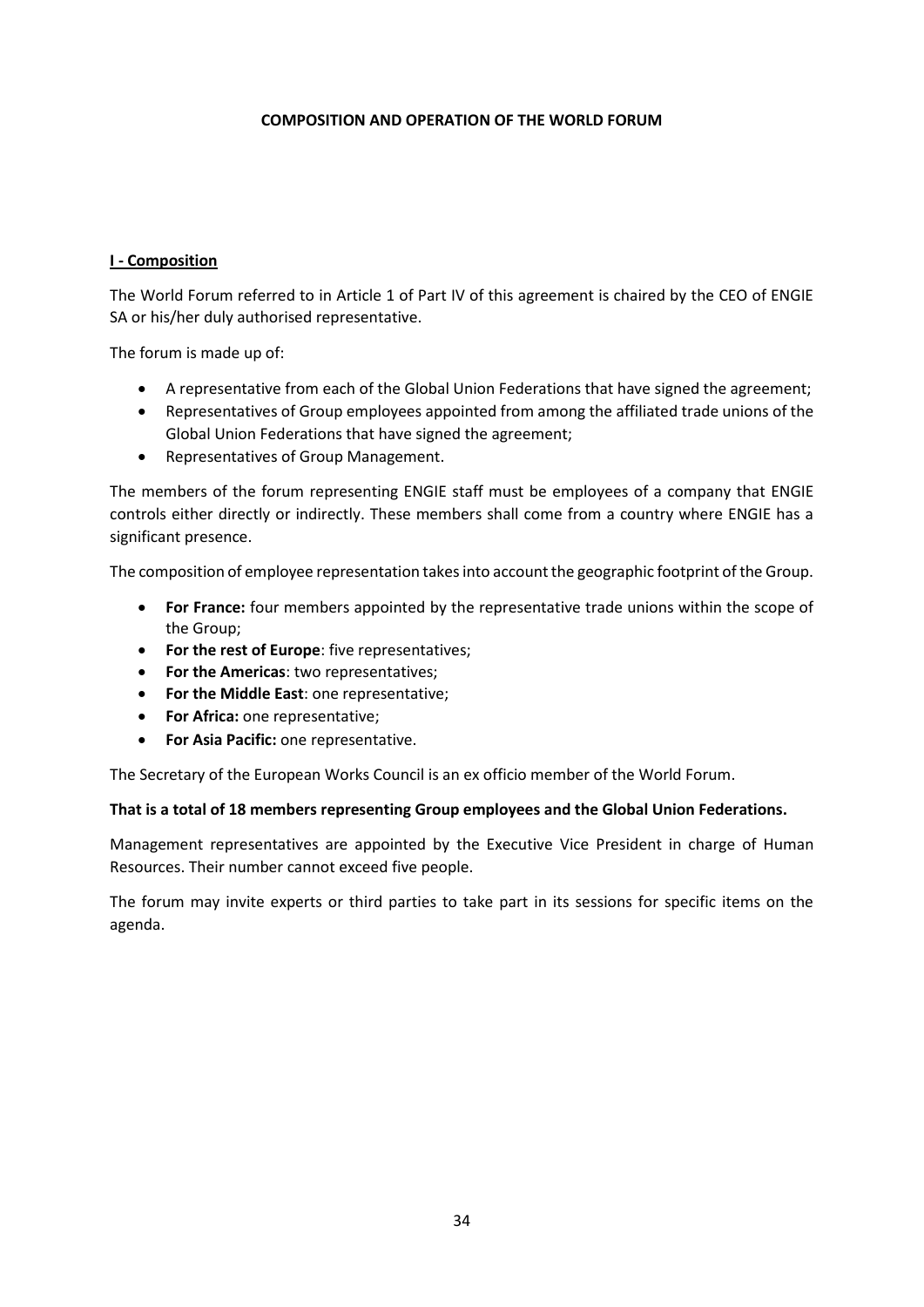## **II - Operation**

The World Forum operates according to the following principles:

## • **Annual meetings:**

The World Forum meets face-to-face once a year for a plenary meeting. Depending on the agenda, plenary meetings are held over a maximum of two days. Each plenary meeting is preceded by a oneday preparatory meeting between the members of the forum. Similarly, a debriefing session may be organised between forum members after the plenary meeting. Management does not attend either the preparatory meetings or the debriefs.

A second plenary meeting lasting a maximum of one day may be organised by videoconference between two face-to-face meetings. This meeting will also be preceded by a preparatory meeting between forum members, without Management present.

## • **Contact Group:**

A contact group will be made up of the forum's Chairperson or his/her representative, the Secretary (see below) and representatives of the signatory Global Union Federations. The purpose of this contact group is to:

- Facilitate discussions between ENGIE Management and the World Forum,
- Prepare the agendas,
- Provide information and ad hoc communications on the Group between meetings of the World Forum.

The discussions will be held by videoconference at least two months before the World Forum is held.

## • **Secretary**

At the first plenary meeting, a World Forum Secretary is elected from among the forum members representing Group employees. The Secretary is elected for the duration of the agreement. They are responsible for representing the forum to Management, preparing meetings within the framework of the contact group, and coordinating the work of the members.

Only the members in attendance can vote. The election takes place by majority vote. In the event of a tie, there will be a second round of voting. In the event of another tie, a draw is organised.

If the Secretary position becomes vacant, a new election will be held at the next session of the World Forum. In the meantime, the Secretary of the EWC takes over.

The Secretary has a time credit of ten days per year to carry out their assignment (actual paid working time).

## • **Allotted time**

The employee representatives appointed as members of the World Forum are allocated the following resources in terms of time: